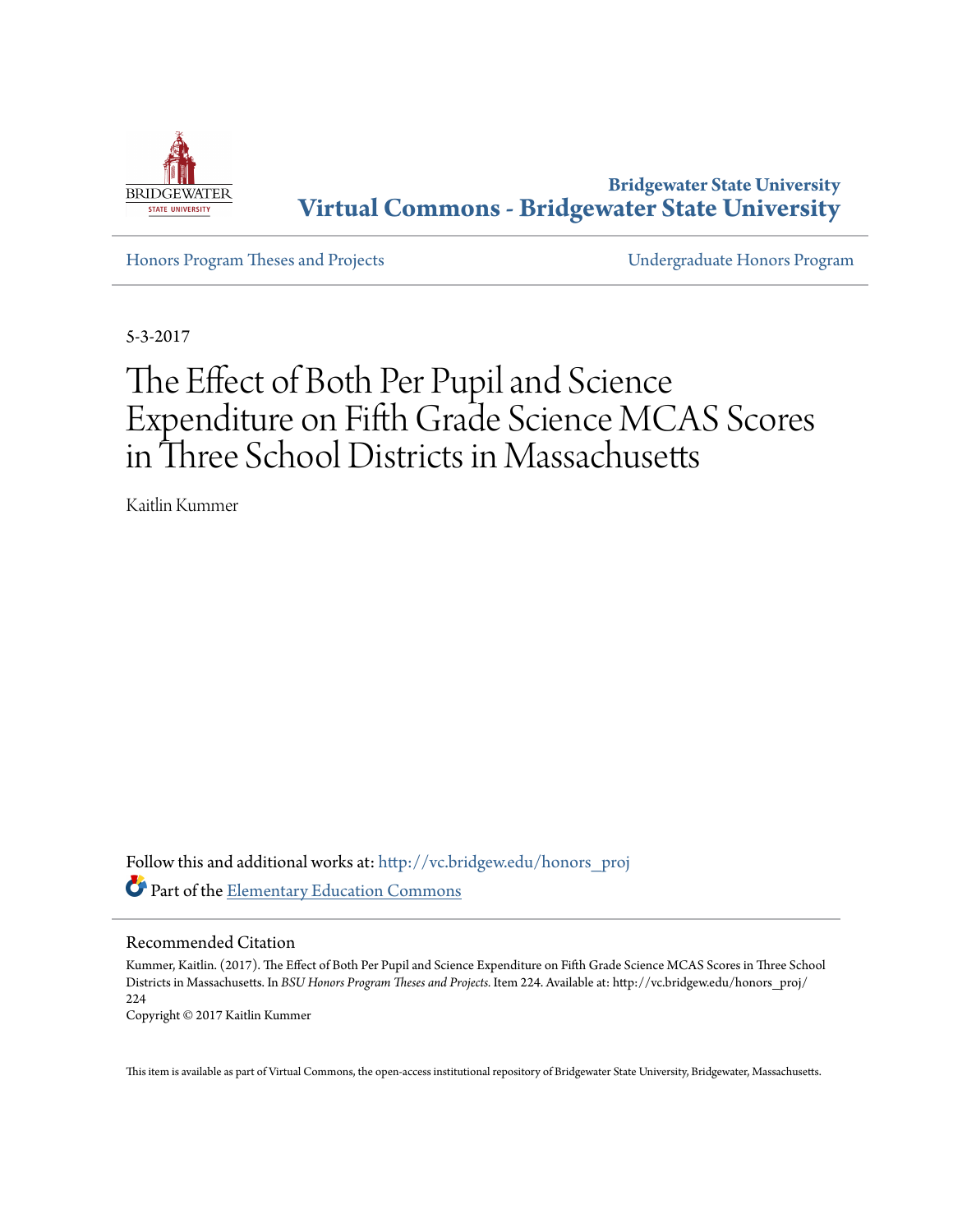The Effect of Both Per Pupil and Science Expenditure on Fifth Grade Science MCAS Scores in Three School Districts in Massachusetts

Kaitlin Kummer

Submitted in Partial Completion of the Requirements for Commonwealth Honors in Elementary Education

Bridgewater State University

May 3, 2017

Dr. Nicole Glen, Thesis Director Dr. Andrea Cayson, Committee Member Dr. Jennifer Manak, Committee Member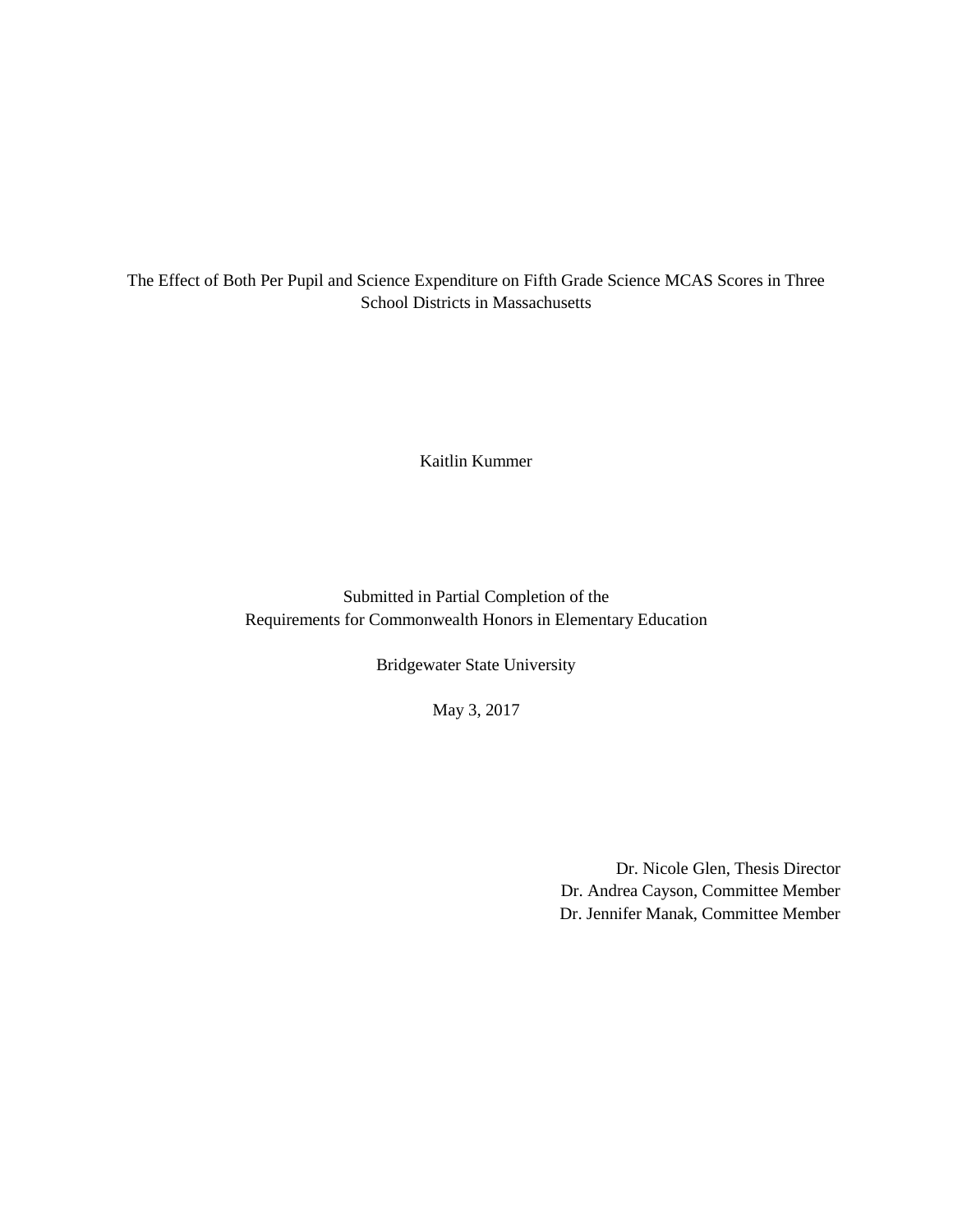The Effect of Both Per Pupil and Science Expenditure on Fifth Grade Science MCAS

# Scores in Three School Districts in Massachusetts

Kaitlin Kummer

Bridgewater State University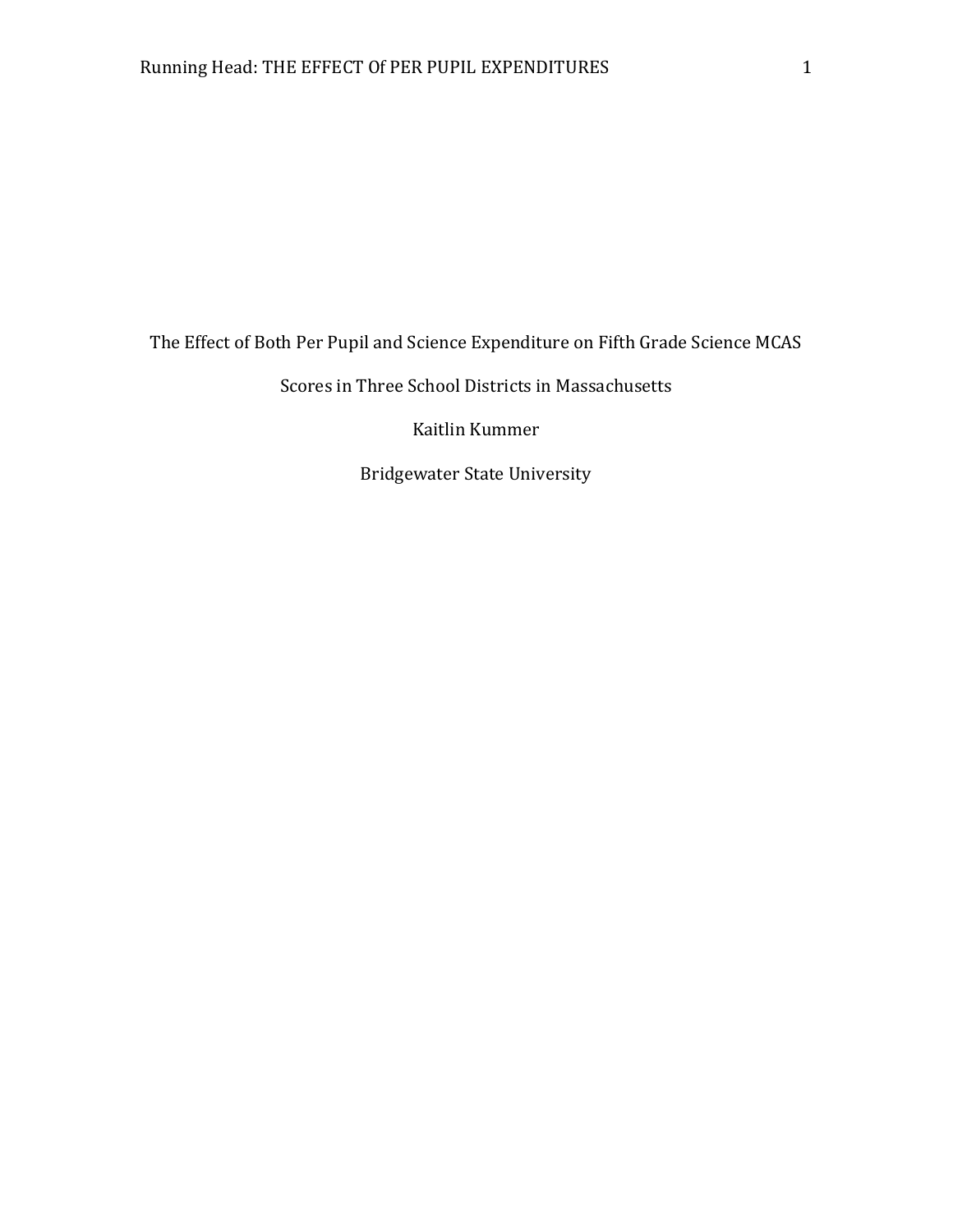#### **Abstract**

In this research study, I focused on the correlation between per pupil expenditures of three school systems - a low funded suburban school, a moderately funded suburban school, and a well-funded urban school - and the scores students received on their fifth grade state standardized test for science (MCAS). These three school systems have different demographics, and varying levels of both state aid and average family income. As a result, each school system spends different amounts on their science programs and on each individual student's education for the school year. Previous research has found that school size and per pupil expenditure had no impact on student performance on the STAAR Biology exams, while socio-economic status, student mobility rate, and percentage of non-white students all had negative effects on student exam scores (Barton 2015). However, similar studies have never looked at the science MCAS test results for elementary students in Massachusetts. This study first examined the success of students on the fifth grade science MCAS from the last ten years. It compared this to changes in the overall budget for each school district from the last decade. Finally, it explored the budgets of each school system, including how the budget is determined for each district, through interviews with administrators. The hypothesis was that the more money allocated to each individual student and overall science budget, the higher the collective results of the fifth grade students' science MCAS scores. Instead, this study found the three school districts moved towards having fewer students scoring on the highest or lowest categories, with students scoring in middle ranges regardless of if budgets increased. Alternately, it seems that school culture and socioeconomic status of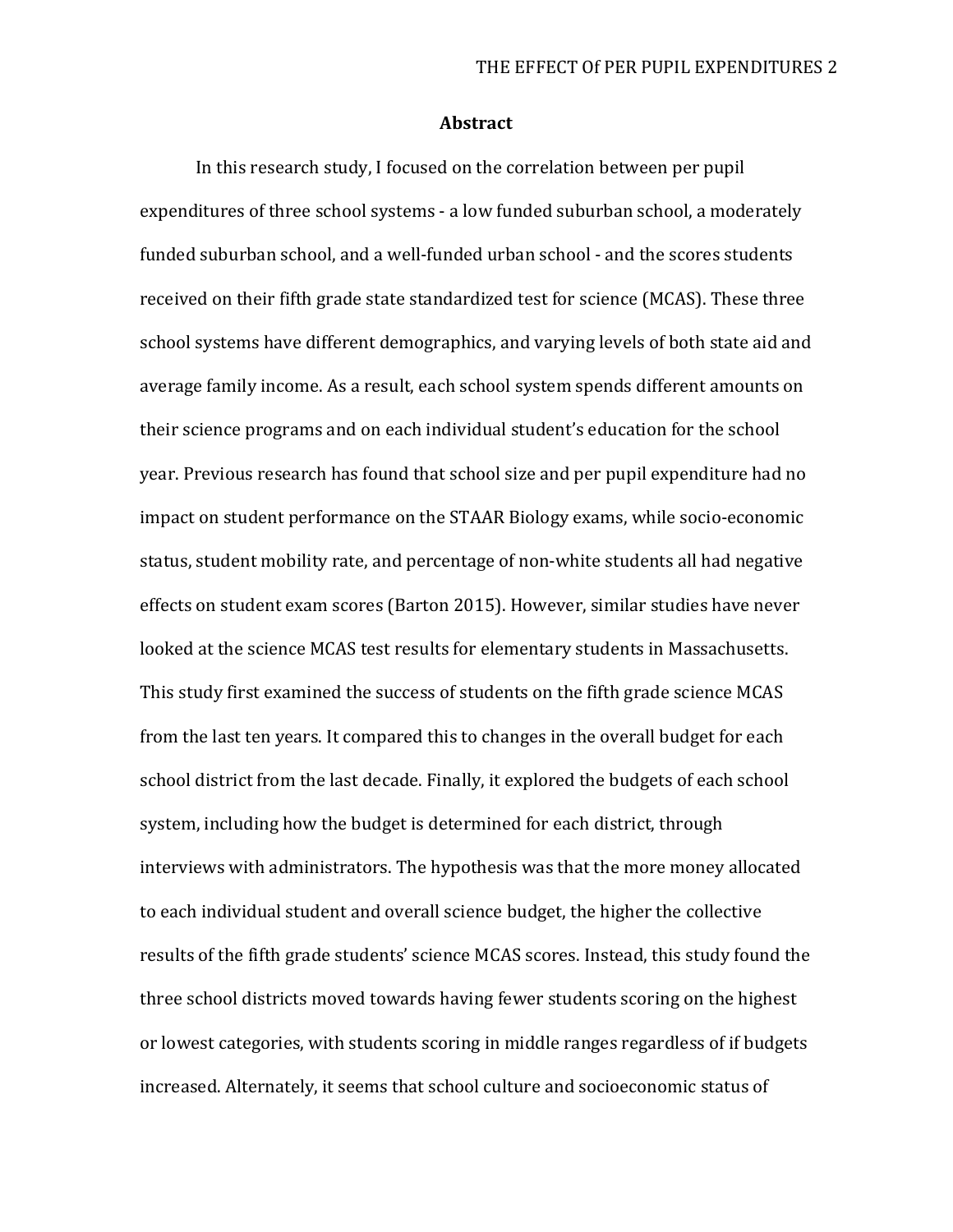families from the school districts may be factors contributing to the varying levels of student performance on the fifth grade science MCAS.

#### **Introduction**

There have been numerous studies that have attempted to determine the exact factor that contributes to causing achievement gaps between student populations. One such factor that is continuously debated in regards to its effect on student performance is the amount of money that school districts spend on each individual student. This number is a representation of the overall school budget that is a reflection of both local income and state funding. Contradictory studies have shown that there is both a correlation and no correlation between the amount that school systems spent per student and student test score results. This paper examines this contradictory idea in regards to science achievement gaps on the Massachusetts Standardized test (MCAS) for fifth grade science scores across three districts. It takes into account the median income and per pupil expenditures for three districts in southeast Massachusetts. These districts were selected for their varied per pupil expenditure rates, particularly as they compare to the state average, and to show a range of urban to suburban school districts. From the list of Massachusetts school districts, three were chosen: a large, heavily-funded urban school district (district 1), a moderately funded suburban school district (district 2), and a low funded suburban school district (district 3). In this study, the test scores of these three school districts were compared to their per pupil expenditure rates to gather if there is a correlation between the two data sets. In addition, administrators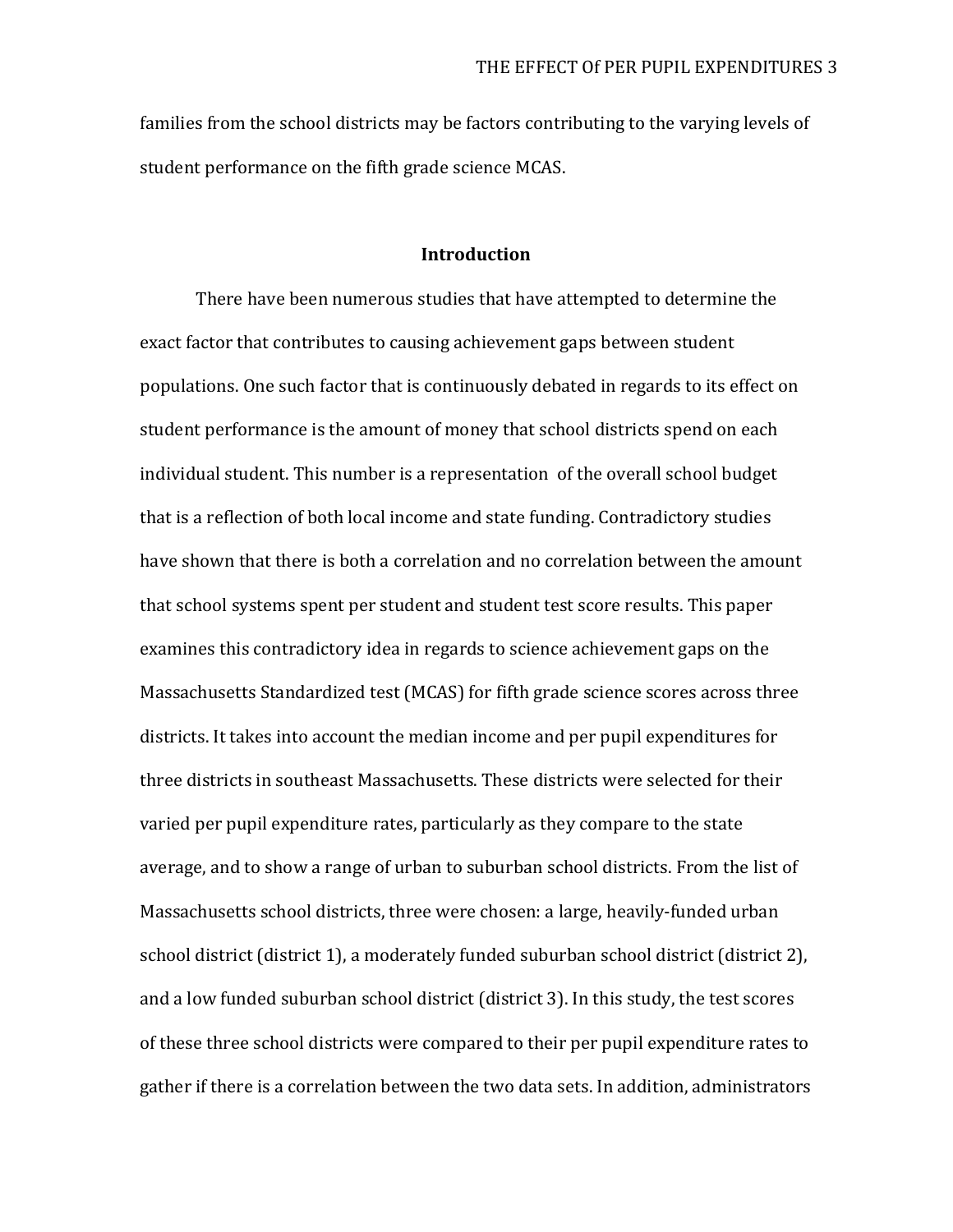in two of the districts were interviewed to find out additional information about the district budgets and science curriculum.

#### **Literature Review**

#### **Standardized Tests**

According to Alocer (2015) The precursor to today's standardized tests can be traced as far back as the early 1900s, when Alfred Binet began his work to develop a standard measure for intelligence testing. This work has led to the standard I.Q. test. Then, more standardized intelligence tests were developed during World War I, to evaluate incoming servicemen and assign them jobs. In 1925, the U.S. Bureau of Education continued to increasingly use standardized intelligence testing to classify students in schools. By 1926, there were vast strides in standardized education testing, with the College Board and World Book having published many intelligence tests. In this year, students sat for the first SATs Between 1925 and 1965, the way that standardized tests were given and scored was streamlined. The multiple-choice test was invented, as well as a specific electronic device to scan and score multiple-choice tests. In 1965, the Elementary and Secondary Education Act allowed for another growth in standardized testing. In the 21st century, standardized tests such as the SAT and ACT exist to further evaluate students before they enter college. Along with these tests geared towards older students, the No Child Left Behind education reform of 2001 pushed for statemandated standardized testing to evaluate student learning. Due to this reform, in most states students are evaluated in each grade.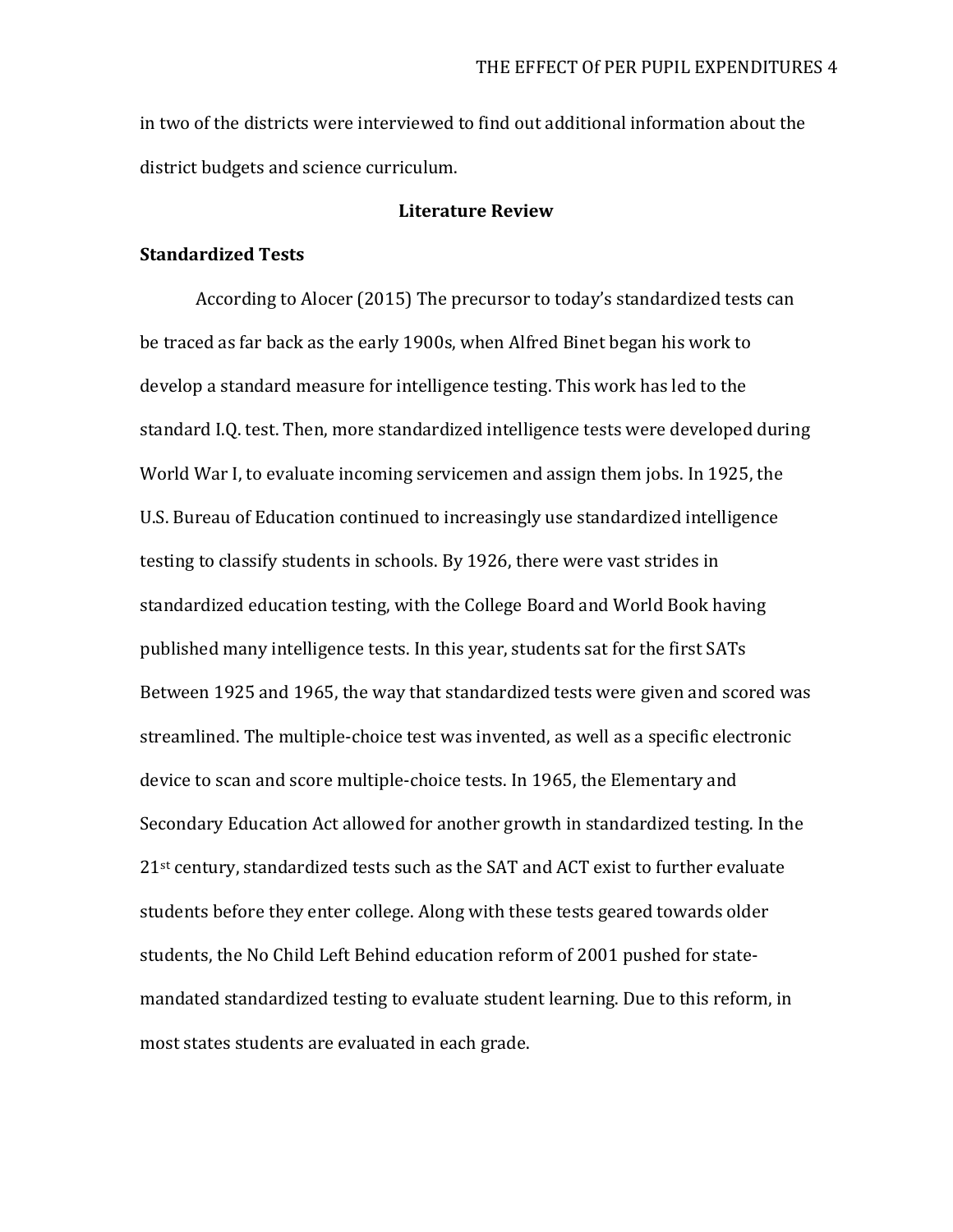The Massachusetts Comprehensive Assessment System, or MCAS, was created as part of the Massachusetts Education Reform Act passed in 1993. This reform act was meant to establish a new wave of standards for learning and teaching for Massachusetts, and along with these new frameworks and standards, the MCAS was created to assess students on these new standards (Massachusetts Department of Elementary and Secondary Education (MA DESE)). Massachusetts was the first state to institute statewide learning standards that outlined specifically what students should learn in each grade, regardless of which district they were taught in. Massachusetts's students have increased dramatically in academic achievement since this reform was put in place.

The MCAS test is taken in the spring for grades 3-10. These students are evaluated based on their answers to a series of multiple-choice and open response questions. There are three MCAS tests that Massachusetts's students take each year, the ELA and Math tests (DOE- Massachusetts Comprehensive Assessment System 2013). A science test is also administered in both the  $5<sup>th</sup>$  and  $8<sup>th</sup>$  grades. Based on how the students answer the questions of the MCAS, they are scored and sorted into four graded performance levels: Warning/Failing, Needs Improvement, Proficient, and Advanced. The Warning/Failing level is administered to students who receive a score of 200-219, the Needs Improvement students score 220-239, Proficient students score between 240-259, and students who score at the Advanced level score a 260-280.

#### **History of Education and Budget Reform in MA**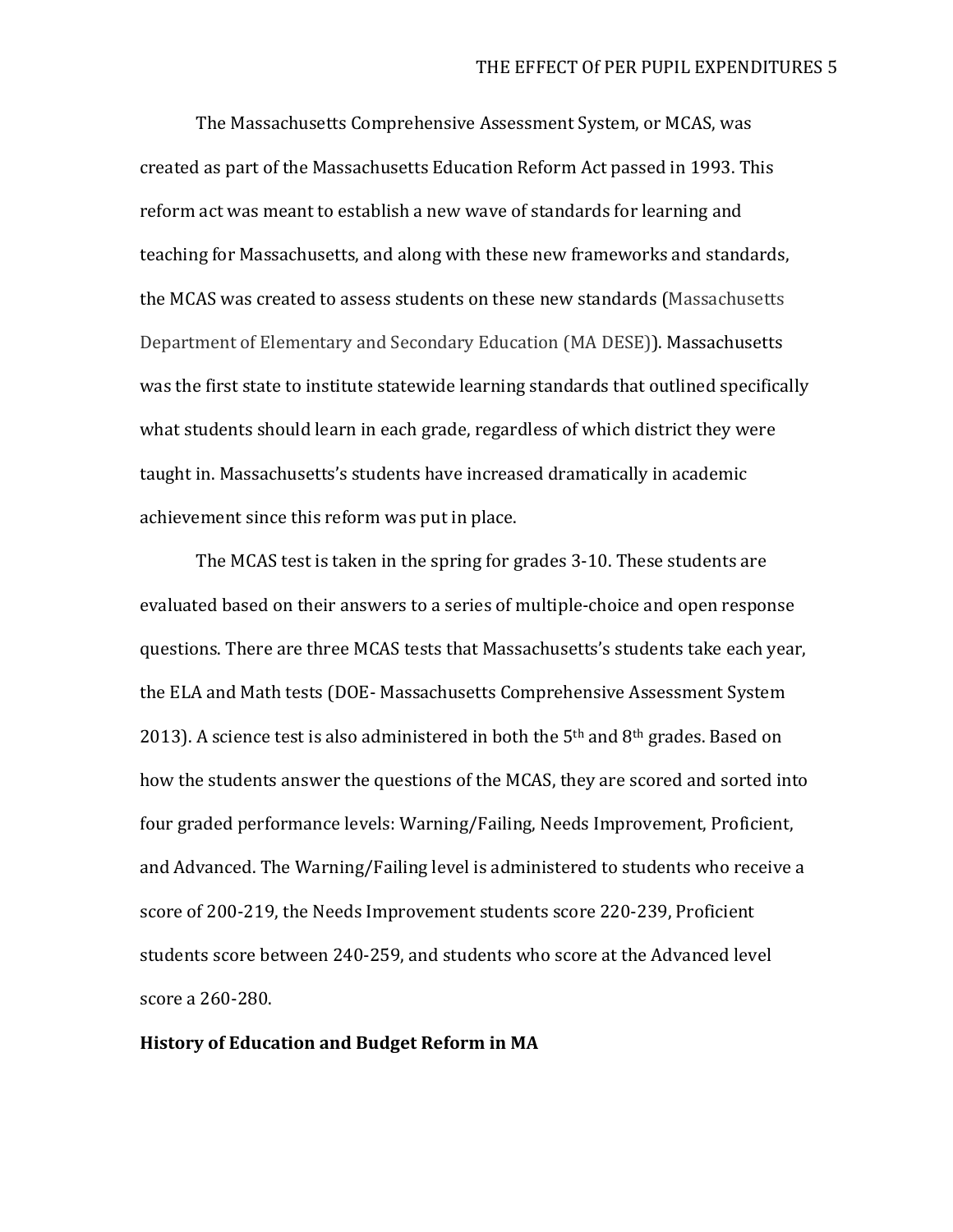Since 1982, the amount of general local aid to public works systems in Massachusetts that fund such entities as the fire, police, and school departments has decreased by 58% (MassBudget 2011). MassBudget (2016) reports The school districts of Massachusetts are funded by the Chapter 70 formula. The purpose of the Chapter 70 formula is to provide adequate education to all students in Massachusetts, and it takes into account what each district gets from local taxes. The Chapter 70 formula works in three steps, first the foundation budget is calculated by, "multiplying the number of students at each grade level and demographic group (e.g., low-income and limited English proficiency students) by a set of education spending categories (e.g., teacher compensation, professional development, building maintenance), and then adding together those total dollar amounts" (www.massbudget.org/chapter70 2016 page #?). After the foundation budget is calculated the state calculates what a reasonable contribution is for each town based on their tax base. Once both of these figures are calculated, the state fills in the gap between a district's expected local contribution and the calculated foundation budget with Chapter 70 aid. After the Chapter 70 aid is administered, local towns can contribute more money to their school system as they see fit. Chapter 70 was reformed in 1993 to provide more assistance and aid to K-12 education, and it is how school budgets are determined for each school district in Massachusetts.

#### **Per Pupil Expenditures and Student Performance**

There have been many studies that support the idea that money matters to school performance, and alternatively that there is no correlation between resources and student performance (Burtless, 1996). The issue that constantly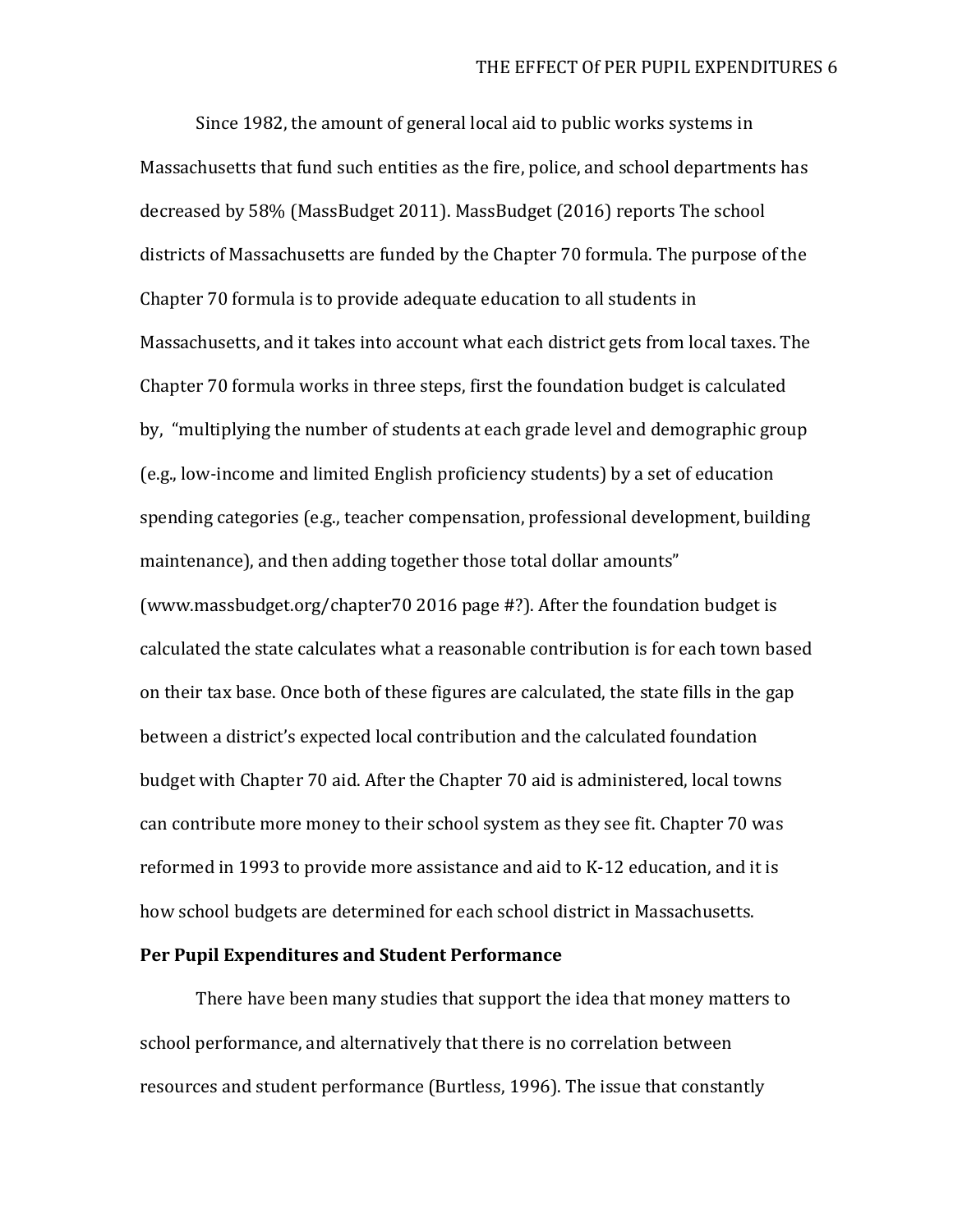arises for policymakers is not to spend nothing or an infinite amount of money on schools, but how to get the most improvement in student performance with a limited amount of money added to the district. The findings according to Burtless (1996) after a multitude of studies is that it is not necessarily how much money is spent, but what types of resources the money is spent on. One issue with correlating money spent with academic performance is that there is no incentive for staff in school districts for student performance to increase. There is no change in staffing or career progression depending on improvement in student scores (Burtless, 1996). If policies are created that provide incentives to school staff based on student improvement, this could lead to more effective teaching practices employed in school districts, even those with limited money.

There has been scientific research done on school finances to help legislators and policy makers determine exactly how much money is necessary to give a school system to provide adequate education for students. The problem with determining a dollar amount needed to show student improvement is that budgets are fixed and when money from a school budget is allocated to fix a specific problem, that money is taken away from another area (Hanushek, 2009). According to Hanuchek (2009) for example, due to budgetary restrictions a school system has to choose to either decrease class sizes and lose the ability to hire a higher quality teacher, or hire a higher quality teacher and pay them more but have larger class sizes. School systems are faced with determining what is more beneficial to student achievement and which option would have a bigger impact on education. This issue seems straight forward, but there are other issues besides just what a school system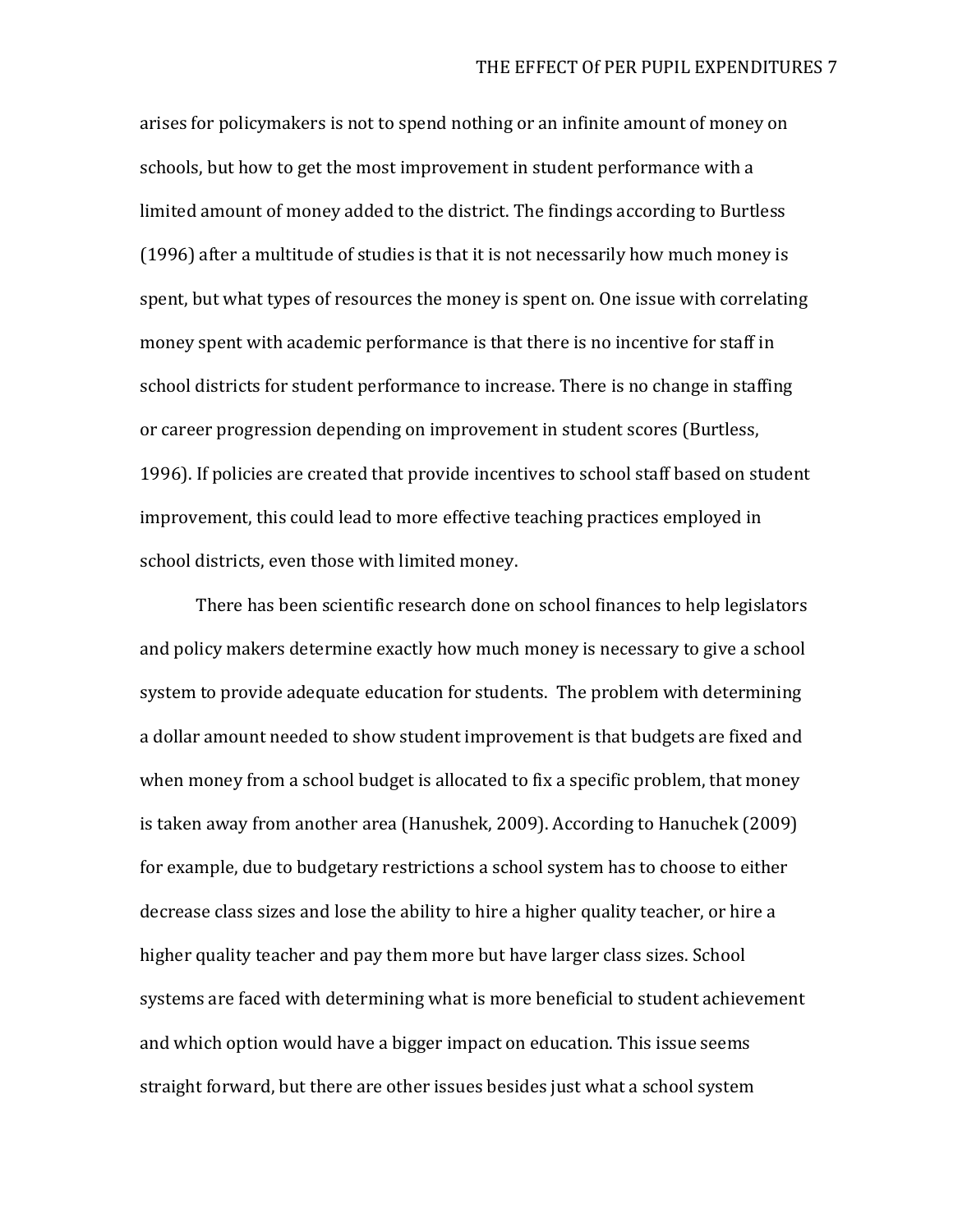spends on education that determines student success. Other issues, such as poverty, affect the quality of student life have an impact on students in the classroom.

As stated by Hanushek (200) hundreds of studies have shown that the dollar amount that school systems spend on students does not have a correlation to student success, but rather how districts spend money is what affects student achievement. There have been four types of case studies to determine how money can be spent and how effective it is at improving student achievement. The first type of study is the professional judgment approach, where a panel of school experts is assembled and they identify the effective practices that the schools in model districts use. With this approach, the board of experts is given free reign to buy programs, determine class size, and manage staff. The problem with this approach is that it is based on the decisions of a small group of experts. The possibility of free reign often overwhelms these experts and they end up spending money on programs that are not proven to be effective just because they have access to money and the power to decide. The second type of case study is the evidence-based approach. This approach works when a district selects specific evidence-based services or programs to test to improve their school. The problem with this method is, similar to the professional judgment approach, it is reliant on the opinions of a small group of people. In this case, it is hard to determine if the program they choose is the best option because there are usually a number of programs that could have been chosen to improve student achievement. The third type of case study is the successful schools approach. The successful schools approach is when a successful school is identified and studied to find out why the school is achieving so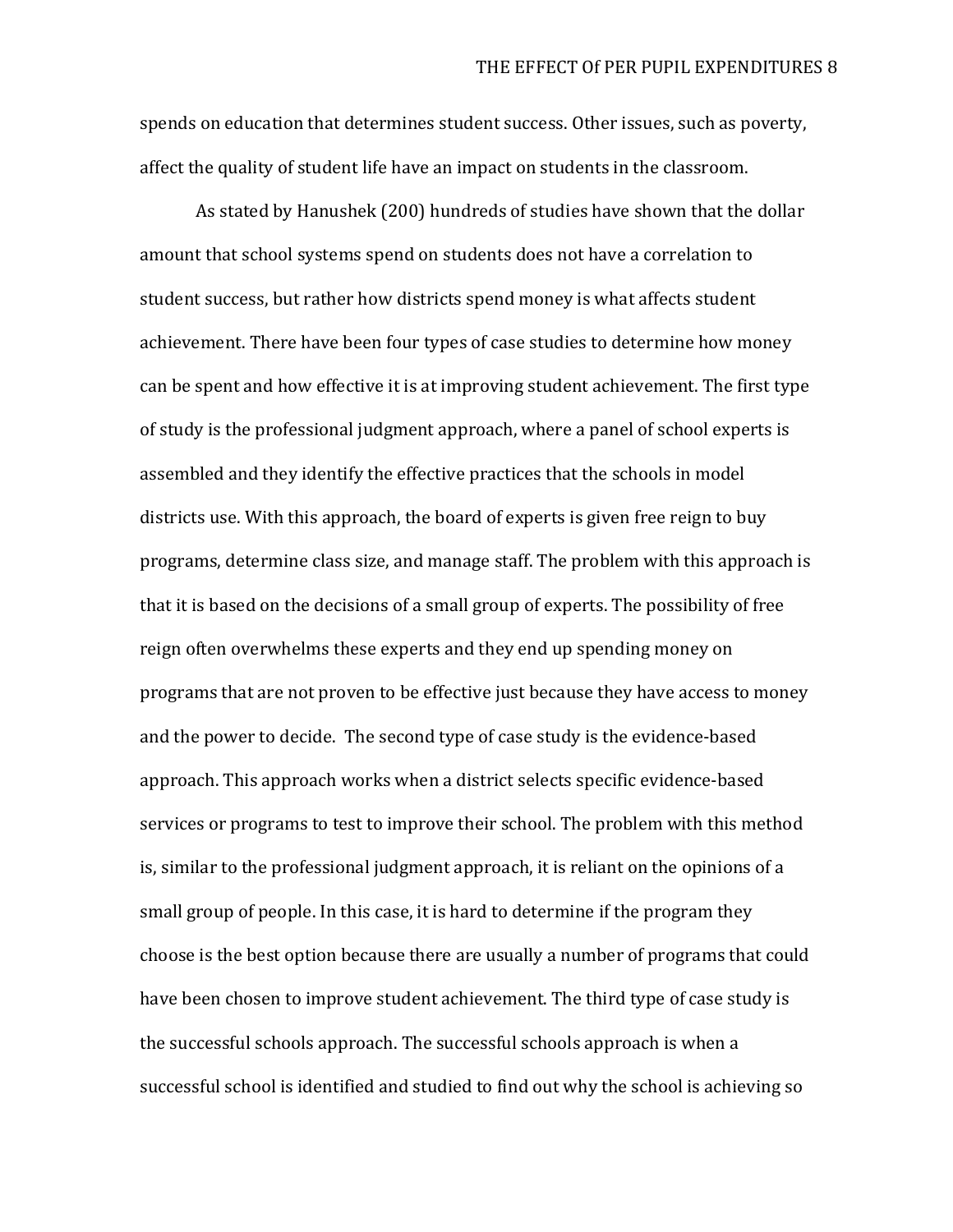well. The problem with this method is that while we can learn some things about best practices from successful schools, these best practices are not always transferable to other districts. These practices may not be universal because of cultural differences between school systems. The fourth type of case study is the cost function approach, which "relies on current spending and achievement patterns across all schools in a state to predict optimum spending solutions," (p 191). The problem with this method is that the amount of money that it would take to make a significant impact on student improvement would be so high that it is unrealistic (Hanushek 2009. These methods of research also help determine the policies of how the money that school districts get from the state are calculated. These methods also help how the school districts spend the money they are given.

Some studies have already been conducted related to per pupil expenditures and student performance. Barton (2015) conducted a study based on the standardized test scores from third grade on of 607 of the 613 districts in Ohio. The study looked at certain variables that the school districts were spending money on, including "administration, building operations, instruction, pupil support, and staff support for each of the three academic levels (highest, continuous improvement, and lowest)," (p 83) and tried to find a correlation between these variables and student test scores. Experts recommended that school systems spend 65% of their budget on instruction, and in the Ohio study, it was found that the schools with the highest test scores spent the highest percentages of their budget on pupil support. This district also only spent 56% of their budget on instruction. The only variable that the Ohio study did not factor in was the income level of the residents of the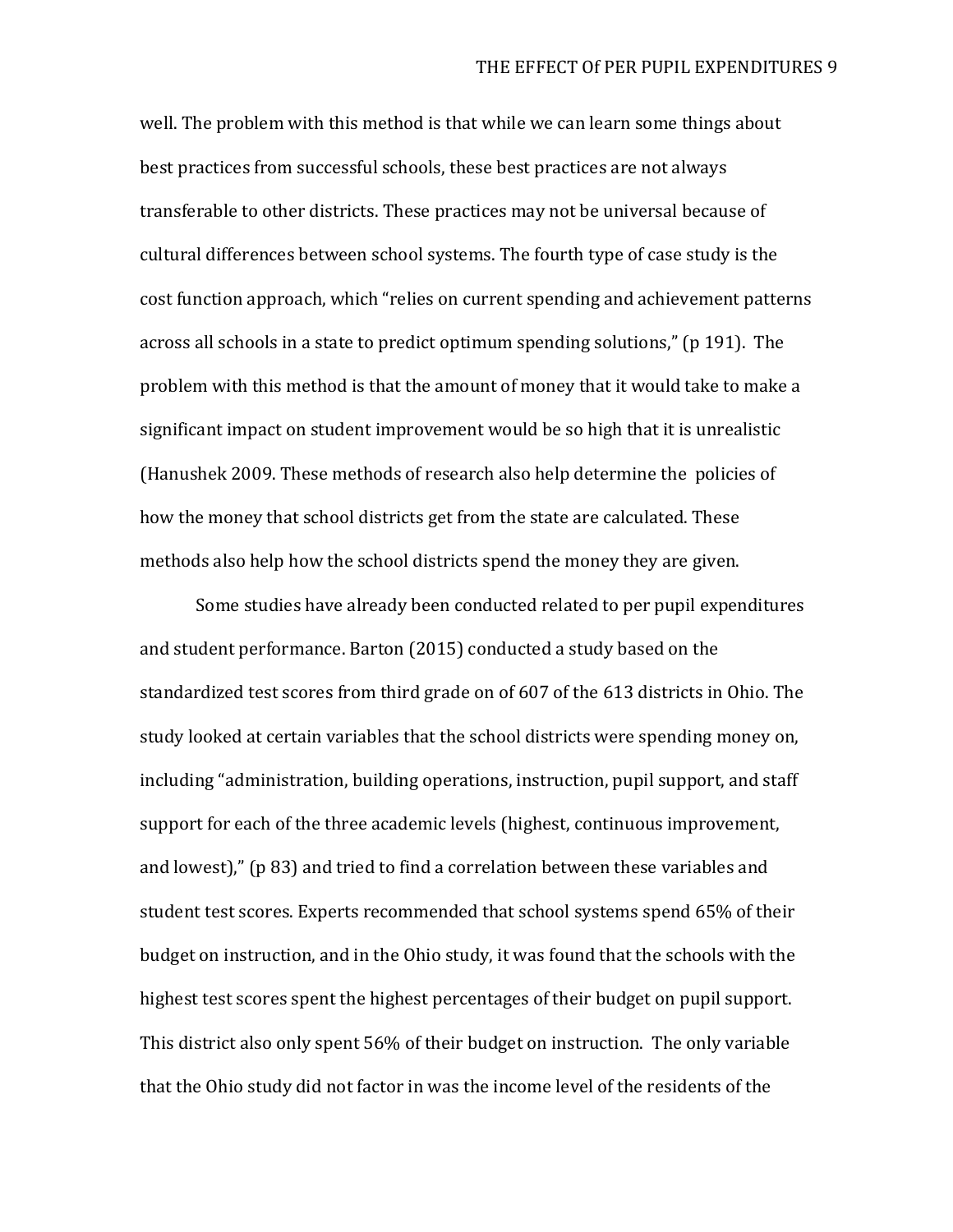studied districts and how that variable may have affected test scores. Barton also did a study in Texas and the results from this study show that there was a strong correlation between those school districts who spent more than 60% of their budgets on instruction and a high student performance on state standardized tests. They also found that there was a significantly negative difference between those districts who spent less than 60% on student instruction and those districts that spent more than 60%.

In the research done by Barton (2015) there was also a study done in Texas in 2010 that sorted school districts into three groups: "schools that spent below 60% on instructional expenditures, schools that spent between 60 and 64.99% on instructional expenditures, and lastly schools that spent over 65% on instructional expenditures" (p 42). Both the Ohio study and the Texas study show that spending more on student instruction led to better test scores on their state standardized tests.

#### **District Backgrounds**

I have chosen three districts from southeast Massachusetts to represent three distinct cultural and socio-economic backgrounds. I first chose a small suburban town with a small per pupil expenditure that I was familiar with. I decided then to compare this small district to a medium sized regional school district with moderate funding, and to a third large urban school district with per pupil expenditures well above the state average. I gained access to the stats on these three districts and all of the districts of Massachusetts on the state's department of education (DOE) website.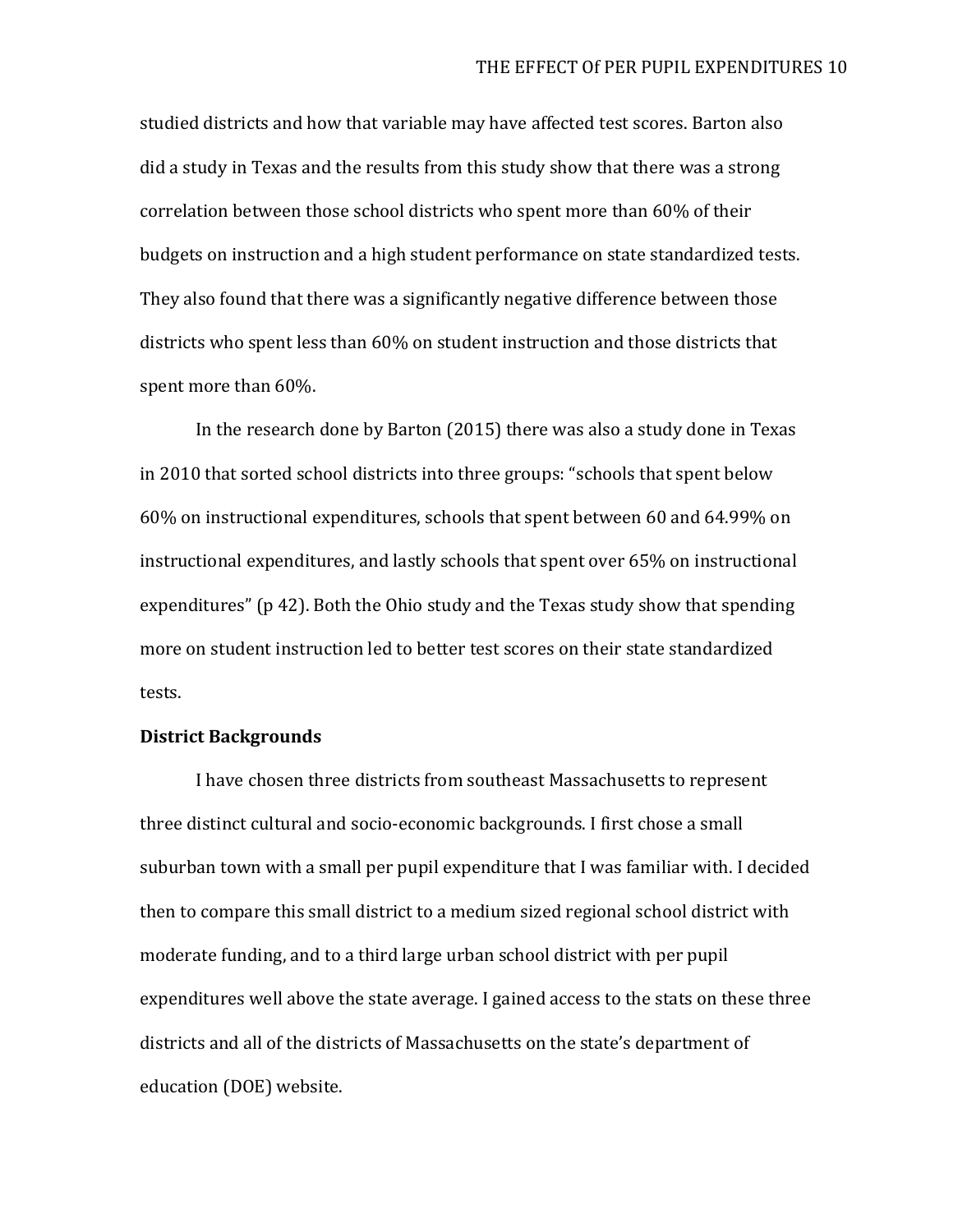To conduct my research, I have been in contact with the curriculum administrators in each district to find out more about their science budget. Part of the towns' taxes goes to the schools. These taxes are then supplemented by the state based on need. The school committee of the towns and smaller subcommittees then meet to decide how the money they have from the state and taxes gets divided into budgets to run the school departments, including building and grounds upkeep, athletics, and curriculum. The figure of how the state determines a district's per pupil expenditure average is the total budget of the school system divided by the number of students the school district serves.

Specifically, science budgets are part of the overall curriculum budget for each district that I profiled. It is up to the curriculum coordinator to assess the needs of the district and determine how the budget is allocated to each specific subject. This means that if some districts are trying to overhaul a reading program, they will spend the majority of the budget on that improvement for many years in a row. So, it is possible in each district to allocate little to no money to a particular subject for years at a time if aid is needed elsewhere. When districts do spend budget money on their science curriculum, it is used toward instructional programs for teachers, lab materials, and science outreach programs.

After talking with the curriculum administrators in each district, I have found that science budgets are often overlooked or severely restricted. Science has not been as high of a priority as other subjects that have yearly standardized tests for elementary students, such as reading and math. Because of this lack of emphasis on science, students often have lower quality science materials and textbooks, thereby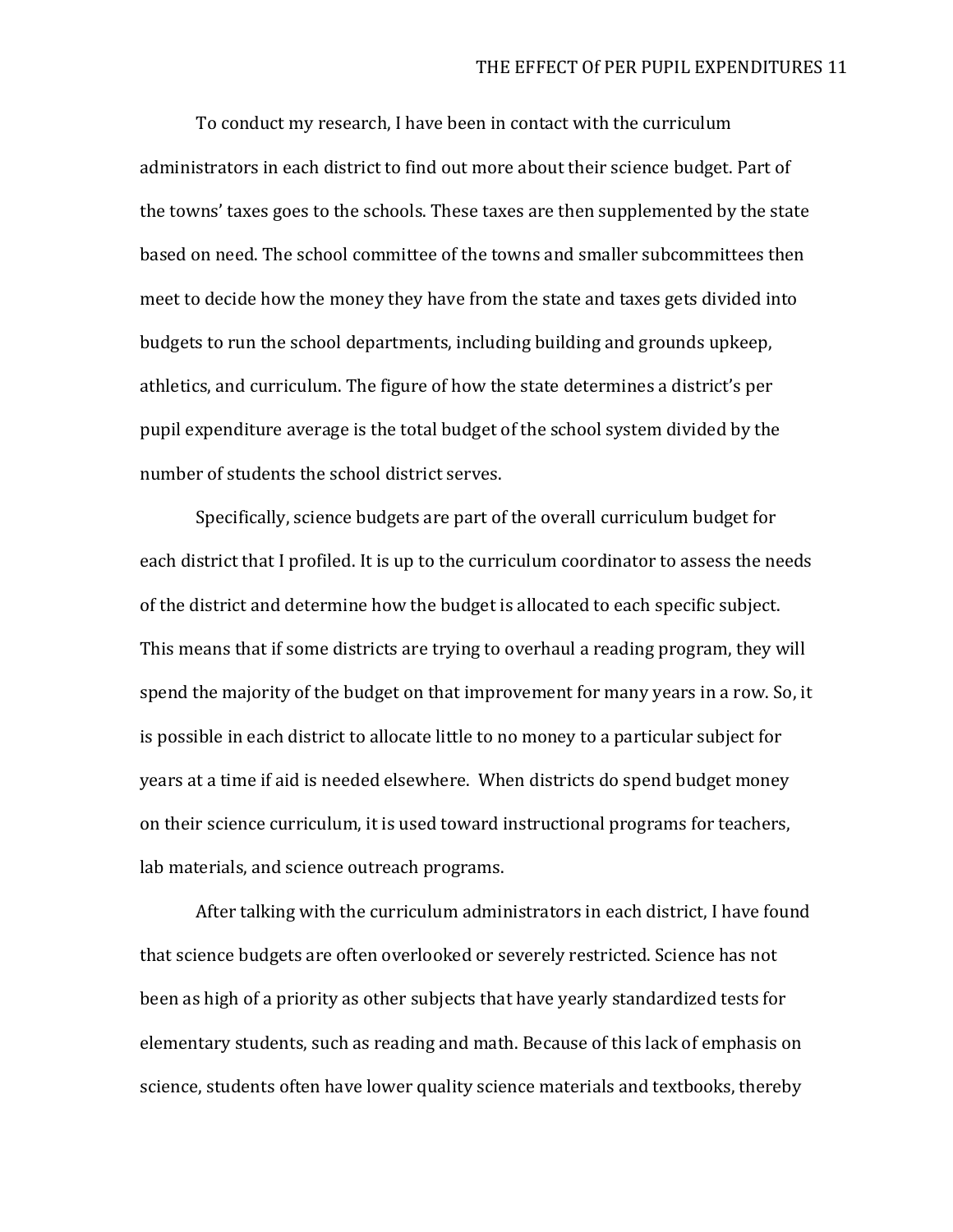working with outdated facts and materials. Over the past few years, with the creation of new national and state science standards, emphasis is swinging back to instructing children in science, science is becoming a higher priority, and science budgets are increasing.

#### **Methodology**

This study this is mixed method research because there is a combination of methods in this study..

Quantitative research is a survey of a population who answer questions that the researchers then turn into numerical data based on the responses and their correlation to the proportion of the population questioned (Creswell, 1994). Quantitative research has five components that are typical to the survey method plan, including: the survey design process, population and sample selection and gathering, instrumentation, assigning variables in the study, and data analysis (Creswell, 1994). In this study, I have surveyed three school districts in Massachusetts. From the Massachusetts Department of Education website, I obtained the MCAS score for fifth grade science from 2005 to 2015. The scores for this period were separated into how many students in each district scored in each of the four levels of MCAS: advanced, proficient, needs improvement, or warning. This data was then analyzed for trends over the ten-year period. These trends were then compared to the changes that occurred in each district's per pupil expenditure rate over the same ten-year period. Analysis was then done on the comparison for these two sets of data for each of the three districts surveyed.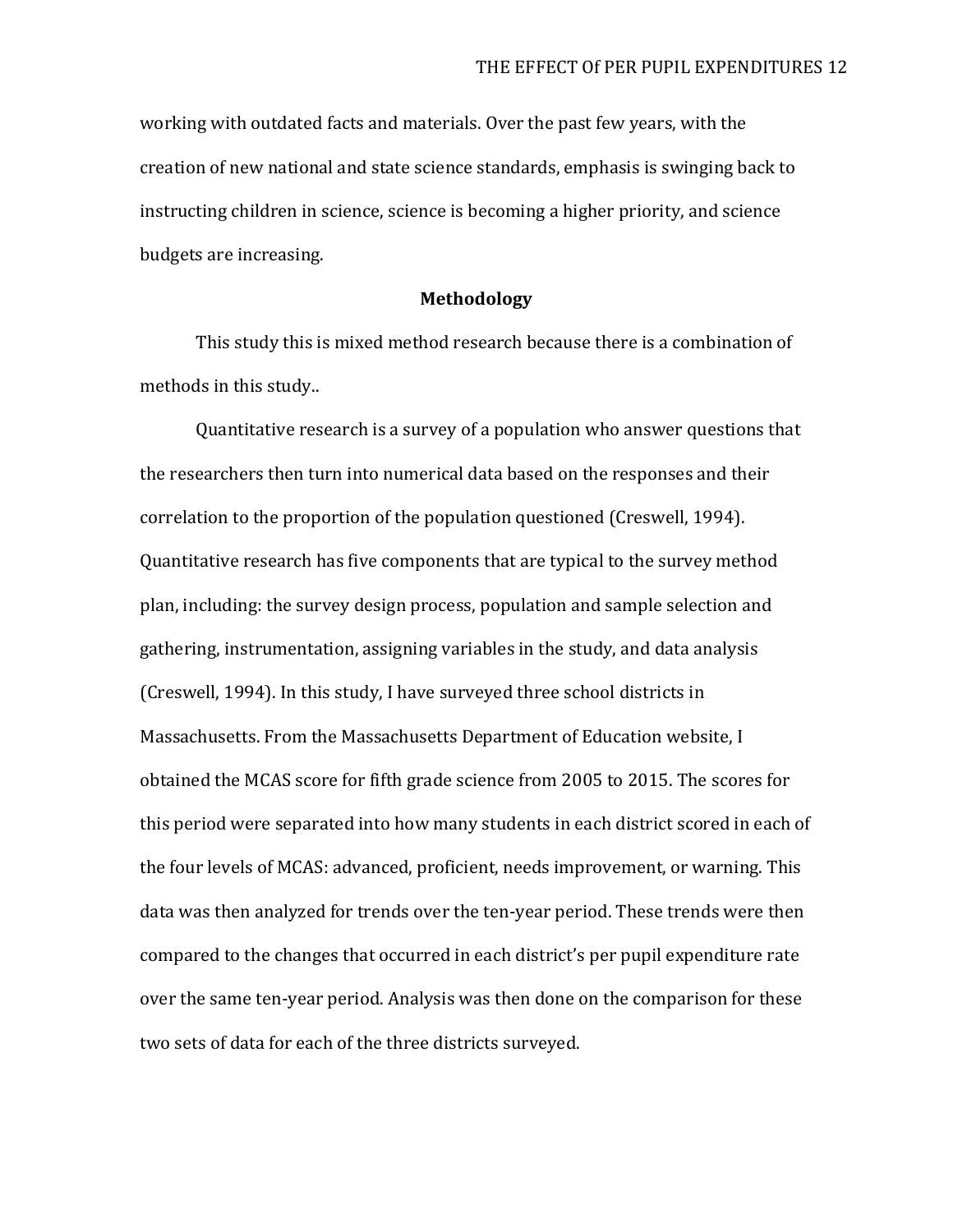Qualitative research is another type of research method. Qualitative research is a broader collection of data, such as interviews and observations, that the researcher then interprets for themselves (Creswell, 1994). In this study, I created a series of questions to ask school administrators to gauge their district's science budgets and curriculum. Based on the responses to these questions, I am then taking the responses and using them as possible causes for test score changes from year to year in each district.

Since there is a mixture of the two types of research in this study, this research can be considered mixed method research. The benefit to mixed method research is that by using both research types the study can benefit from the strengths of both types of research (Check & Shutt, 2012). The mixture of both research types also allows for a more complete interpretation of human opinions and raw numerical data, and the overall investigation benefits from the combination of methods more than it would if a single method of research was used. For this reason mixed method research was ideal for this study.

#### **Methods**

In this study, I have focused on the results of science MCAS from three school districts in southeast Massachusetts. I chose these districts because I wanted to highlight data from districts that I knew would be different from one another in both finances and demographics and that I would have access to. I am from one of the districts and knew the proper administrators in there so I was confident that I could receive cooperation from that district. I also knew that my advisor had contact in both of the two other districts so I chose these districts to study as well. I collected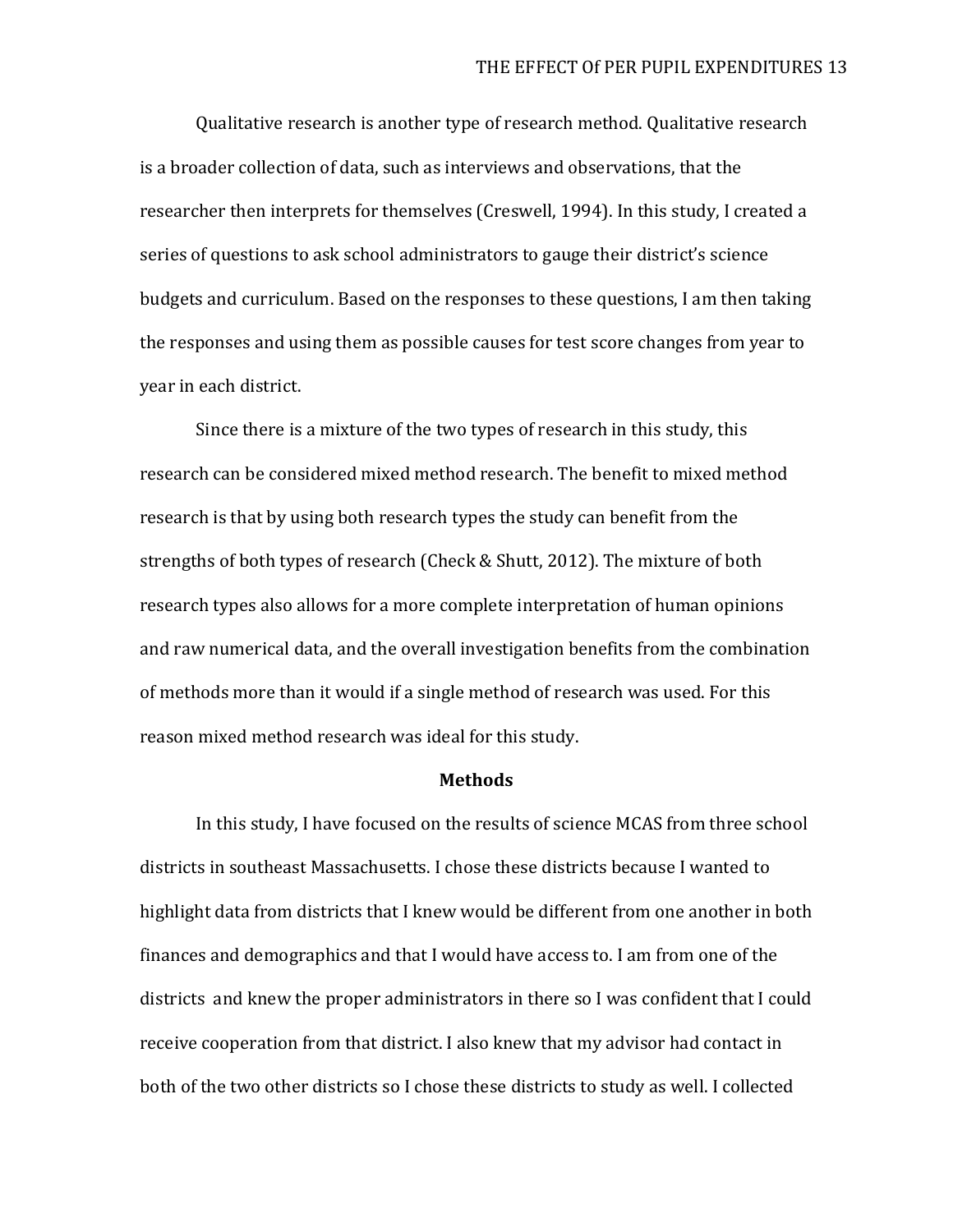data of the MCAS test results for the three districts from the Massachusetts DOE website starting from the Spring 2005 results and culminating with the results from Spring 2015. I chose these years as 2005 was one of the first years that Massachusetts implemented a state wide fifth grade science test, and I believed that I would have sufficient data from ten years of test results and budget reports.

The focus of this MCAS research is on fifth grade science MCAS scores. I also collected the three districts' MCAS expenditure reports from the Massachusetts DOE website, starting from the 2004-2005 school year and ending with the reports from the 2013-2014 school year. I analyzed these results by taking the mean number of advanced, proficient, and needs improvement scores from the MCAS results over the ten highlighted years for each district. I then compared these results to the per pupil expenditure average from each year to the MCAS results of that year.

I also spoke with administrators from two of the districts to further qualify how each individual district allocates their budget to their elementary schools, and particularly to science. In order to speak with these individuals, I filled an IRB report with Bridgewater State University. This report allowed me to conduct research with the use of human involvement, and allowed me to interview and correspond with the administrators that I needed to. I met with administrators from these three districts both in person and through email correspondence. The first district I met and talked with administrators in person about their curriculum and budget. The second I connected with through email. The third district I continually contacted but never heard back from the particular administrator that I needed to speak with. I used the same set of questions with each of them to gather the same information.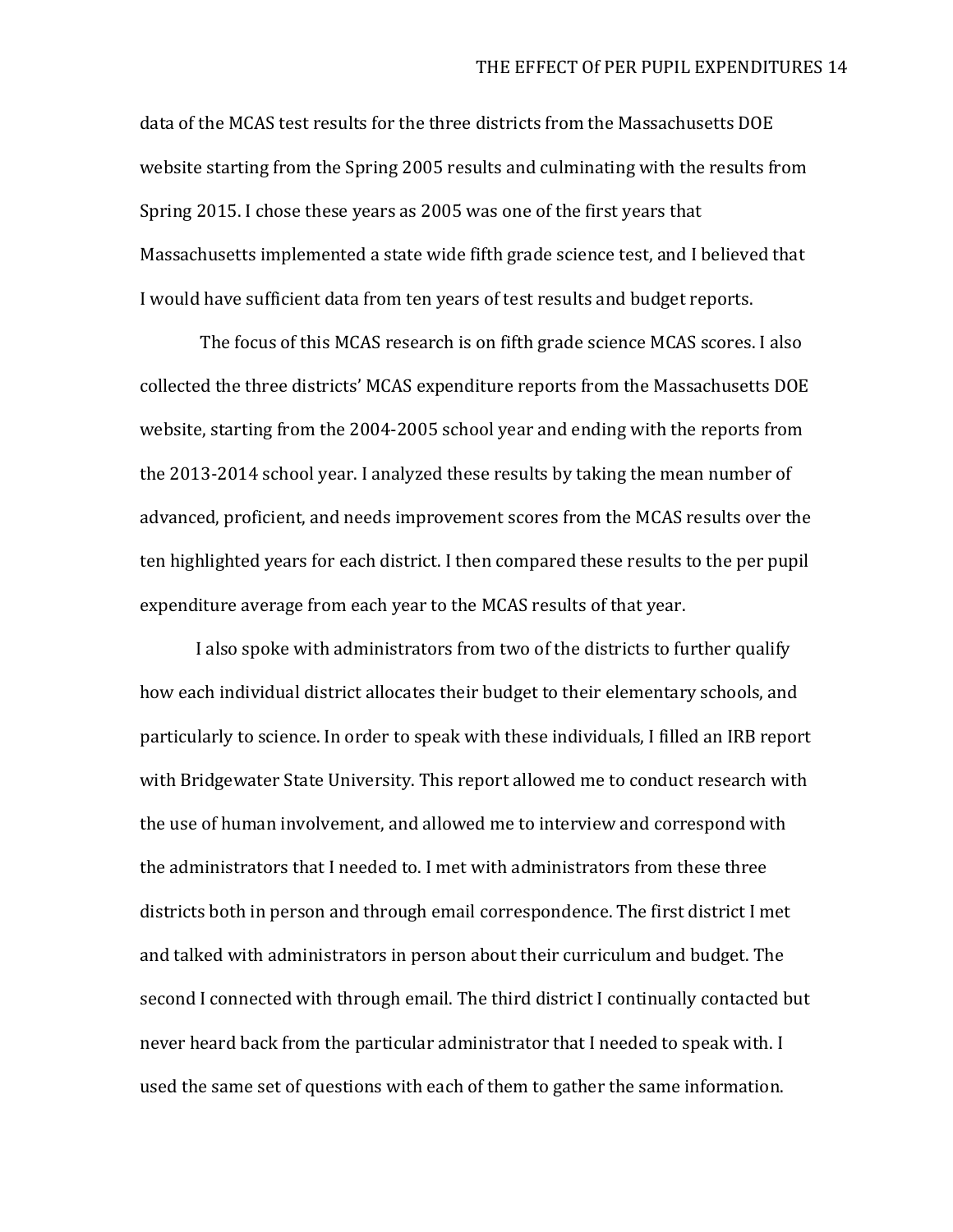Furthermore, in my conversations with these administrators I inquired about the break down of how the elementary schools spend their budgets on science education with regards to both science equipment and funds spent on outreach such as science related field trips. For each district, I also took into account which science curriculum each district uses and how that curriculum relates to the core standards and the science MCAS. I also explored how many elementary teachers in the district were qualified with science degrees to see if this had any correlation to science MCAS scores for fifth graders.

#### **Results**

Below are the results from the quantitative data analysis. Figure 1 shows the per pupil expenditure reports for the three districts over ten years, and includes the Massachusetts average for per pupil expenditures for this time period as well. Figure 2 shows the percentage of students who scored advanced, proficient, needs improvement, and warning/failing for District 2 from 2005 to 2015. Figure 3 shows the percentage of students who scored advanced, proficient, needs improvement, and warning/failing for District 3 from 2005 to 2015. Figure 4 shows the percentage of students who scored advanced, proficient, needs improvement, and warning/failing for District 1 from 2005 to 2015. Figure 5 shows the average median household income for the three districts between 2011 and 2015.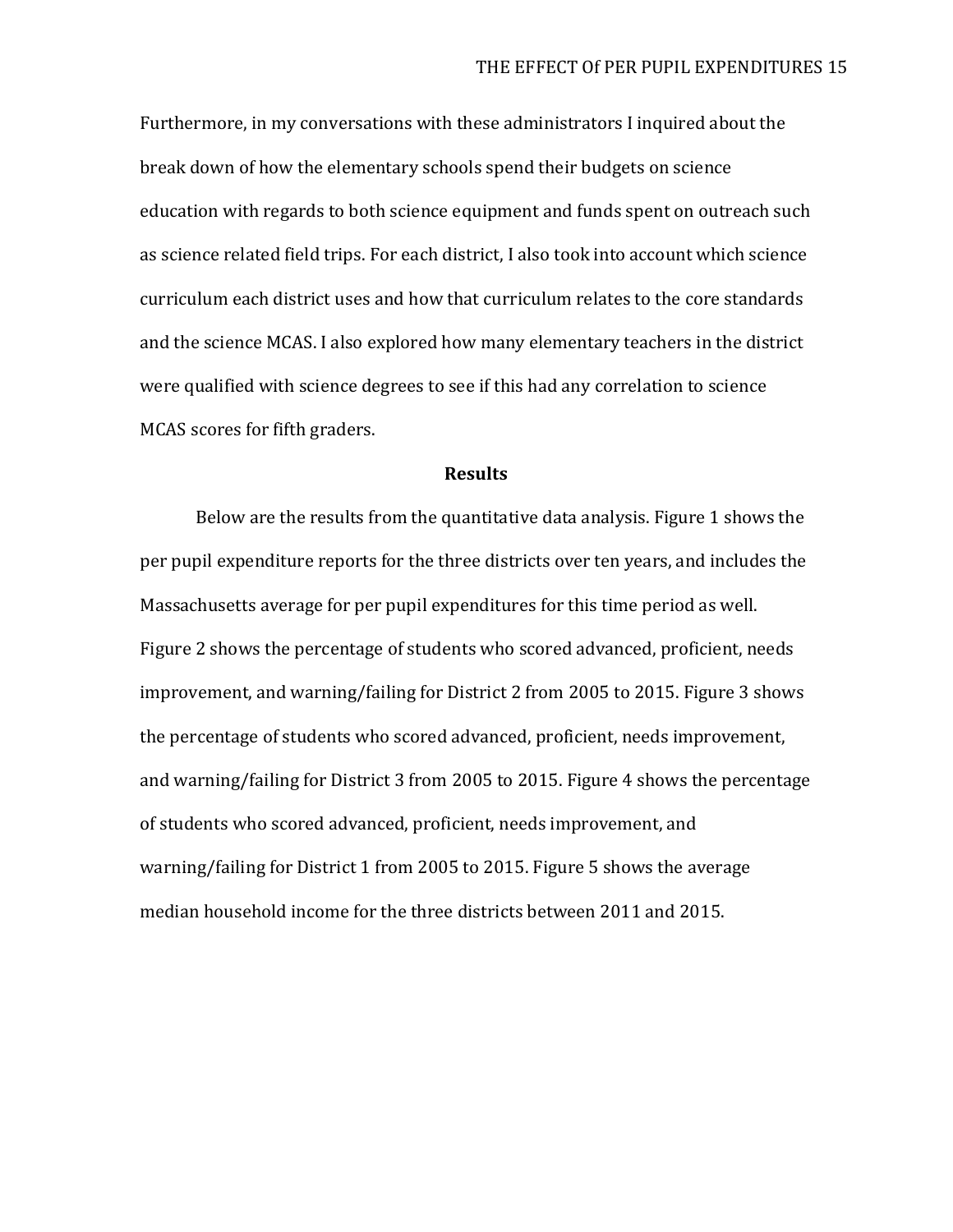

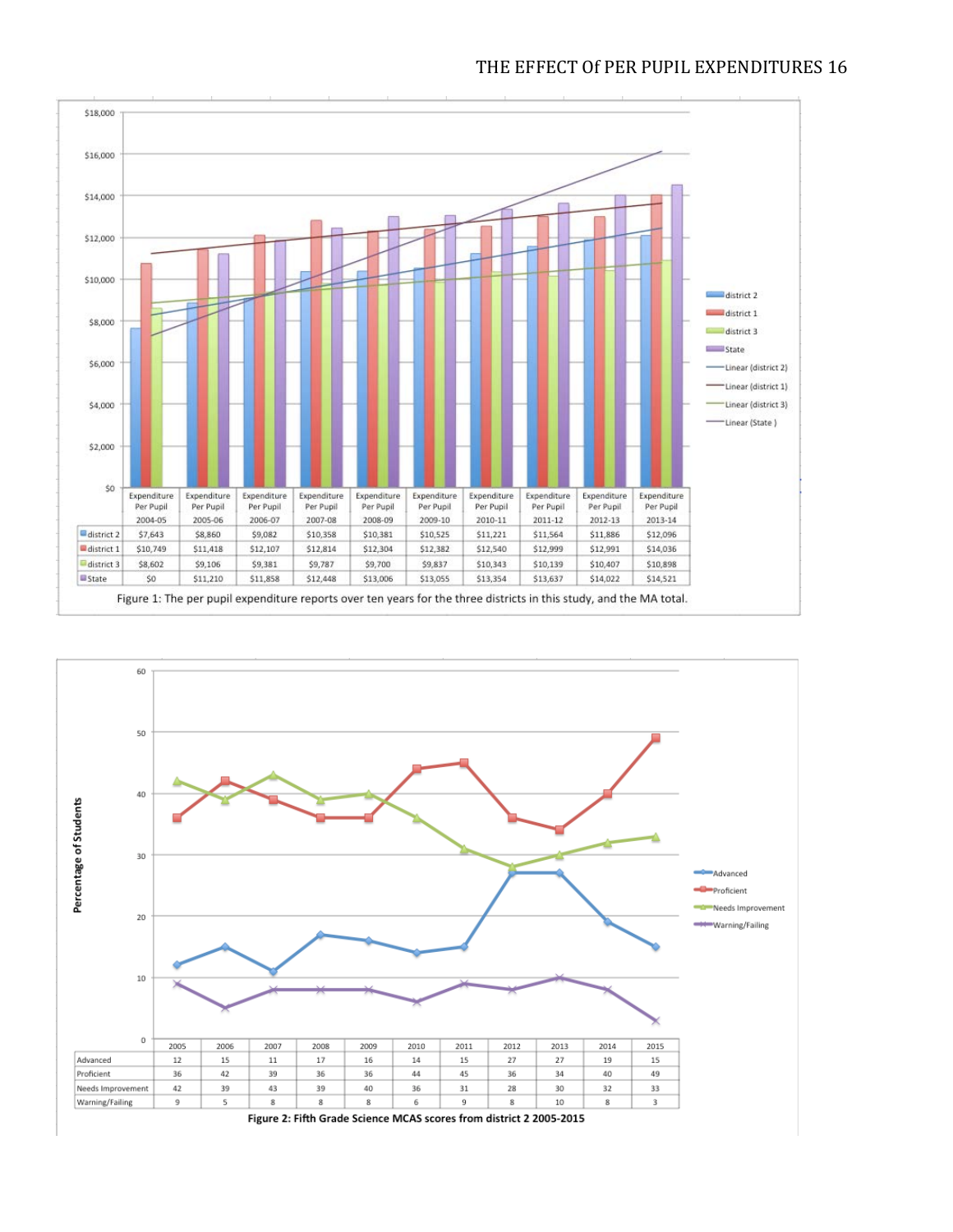

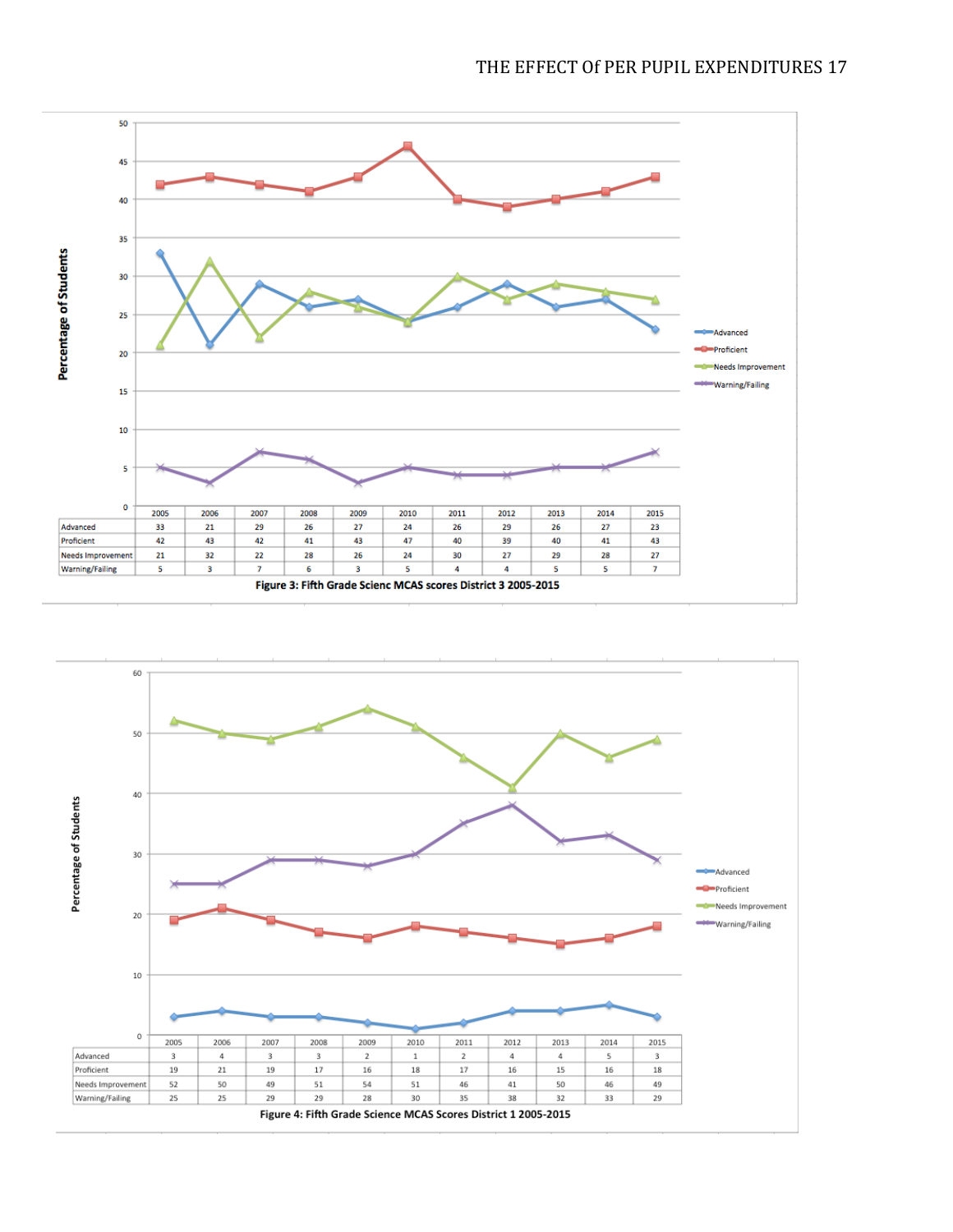

# THE EFFECT Of PER PUPIL EXPENDITURES 18

# District 1:

Over the ten-year time span, district 1 has continually gained money into their overall budget; however this does not seem to be significant to changing MCAS scores in the district (Figure 1). The results of the scores stayed the same: that most students fell in the range of needs improvement and warning over the ten years. The number of students who scored advanced increased slightly from 2005 to 2015, the number of students who scored proficient and needs improvement decreased, and the number of students who scored warning increased dramatically, then has been decreasing again in recent years (Figure 4).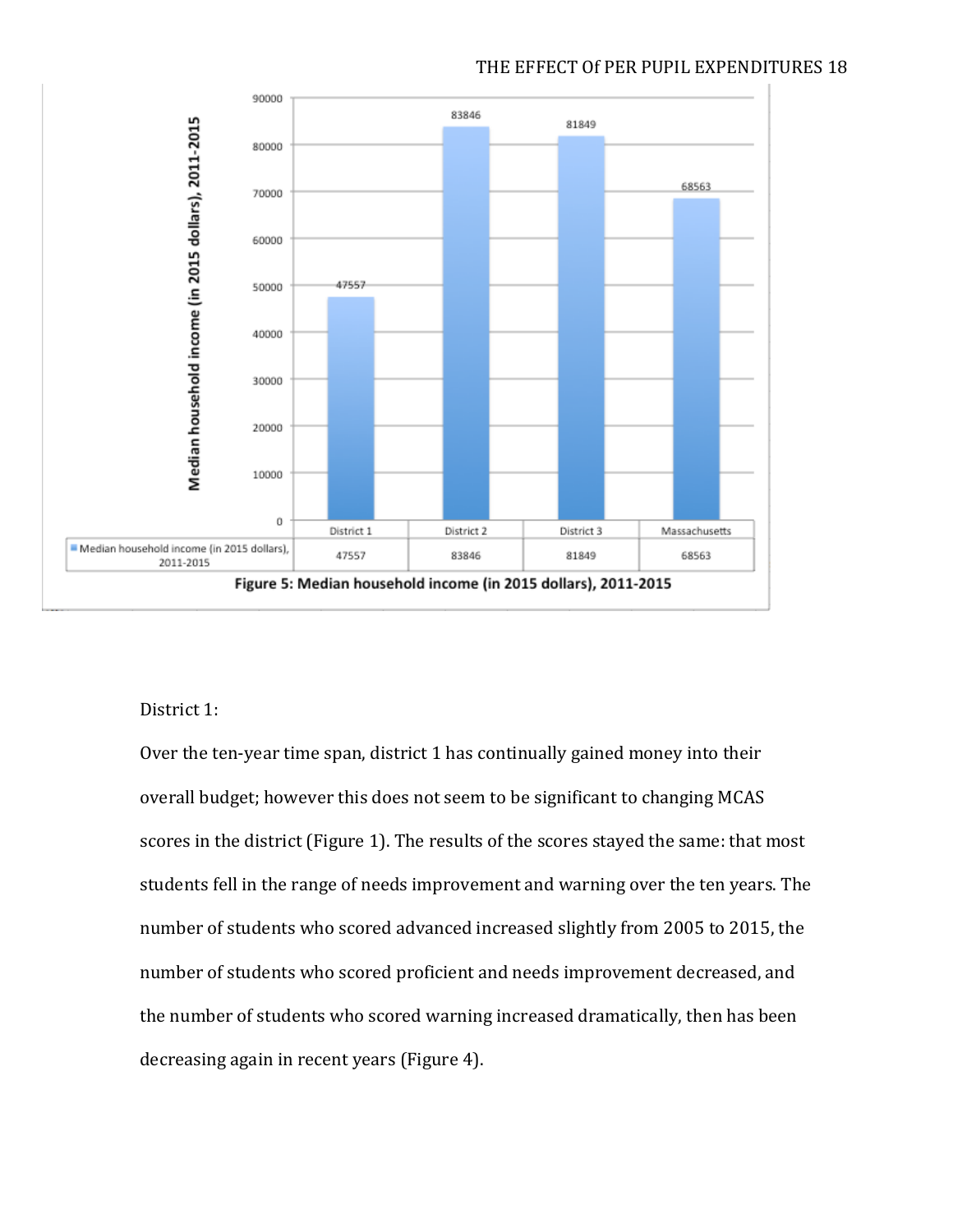When I reached out to administrators for this district, I received permission to study this district, but no communication back about this specific topic from the administrators that I contacted.

# District 2:

Over the ten-year time span, district 2 has continually gained money into their overall budget; however this does not seem to be significant to changing MCAS scores in the district (Figure 1). During this ten years, there has been an overall dramatic increase in proficient scores. Along with this increase of money spent there was also a dramatic increase of advanced scores that began in 2011, then a slow decline, resulting in an overall increase in advanced scores for the district (Figure 2). Both the amount of students that scored needs improvement or warning decreased over the ten-year timeframe (Figure 2).

I communicated my questions about science budget and per pupil expenditures to administrators in this district and corresponded with them through email about my questions.

#### District 3:

Over the ten-year time span, district 3 has only gained some money into their overall budget; however this does not seem to be significant to changing MCAS scores in the district (Figure 1). The per pupil expenditure did not increase very much over the ten years of this study (Figure 1). Additionally, unlike the other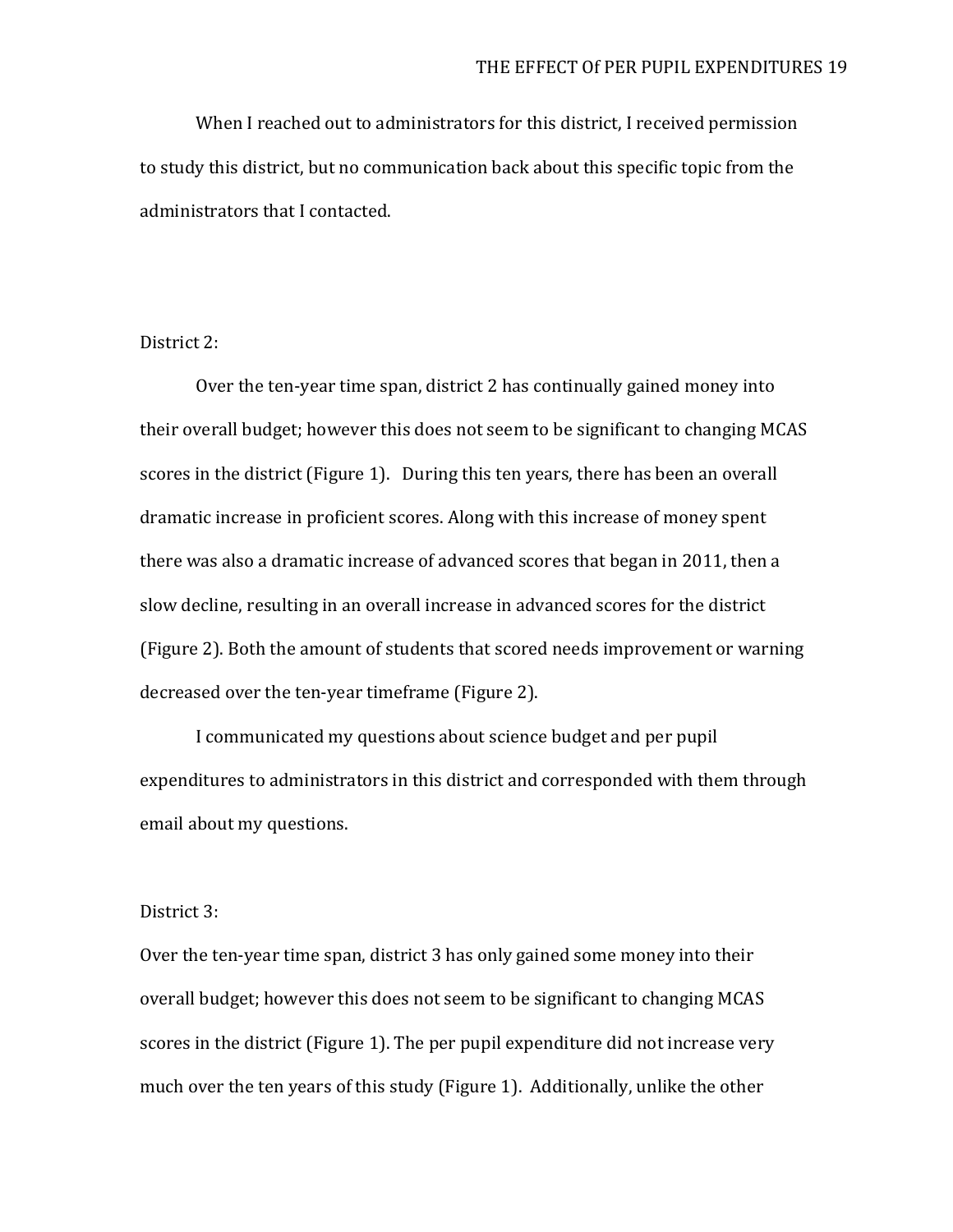districts, there is no dramatic change in the number of students for each score in this district (Figure 3). Of interest for this district is that the number of students in each category is different than the other districts. District 3 had very low numbers of students who scored needs improvement and warning as compared to school 1 and 2. Also, school 3 had a higher proportion of students who scored advanced and proficient in science than the other districts.

For district 3 I contacted administrators about my questions about science budget and per pupil expenditures and met with the science curriculum coordinator and assistant superintendent about this topic.

Based on this data, there seems to be no significant correlation between the change in per pupil expenditure and the scores that the students of each district are achieving on the fifth grade science MCAS. The scores seem to rise and fall independently of the change in money of the district.

Figure 5 shows the median annual income for people living in the school districts from 2011-2015 in school districts 1-3.

### **Discussion**

All of the districts had a trend in science MCAS test results that was independent of how money was added to or taken away from each district. All of the school districts moved towards having less students scoring advanced and failing, but more students scoring needs improvement and proficient. These changes were more significant for the middle funded suburban district; a more drastic change occurred with students receiving needs improvement and proficient scores. Less change to the science MCAS scores occurred in the low funded suburban district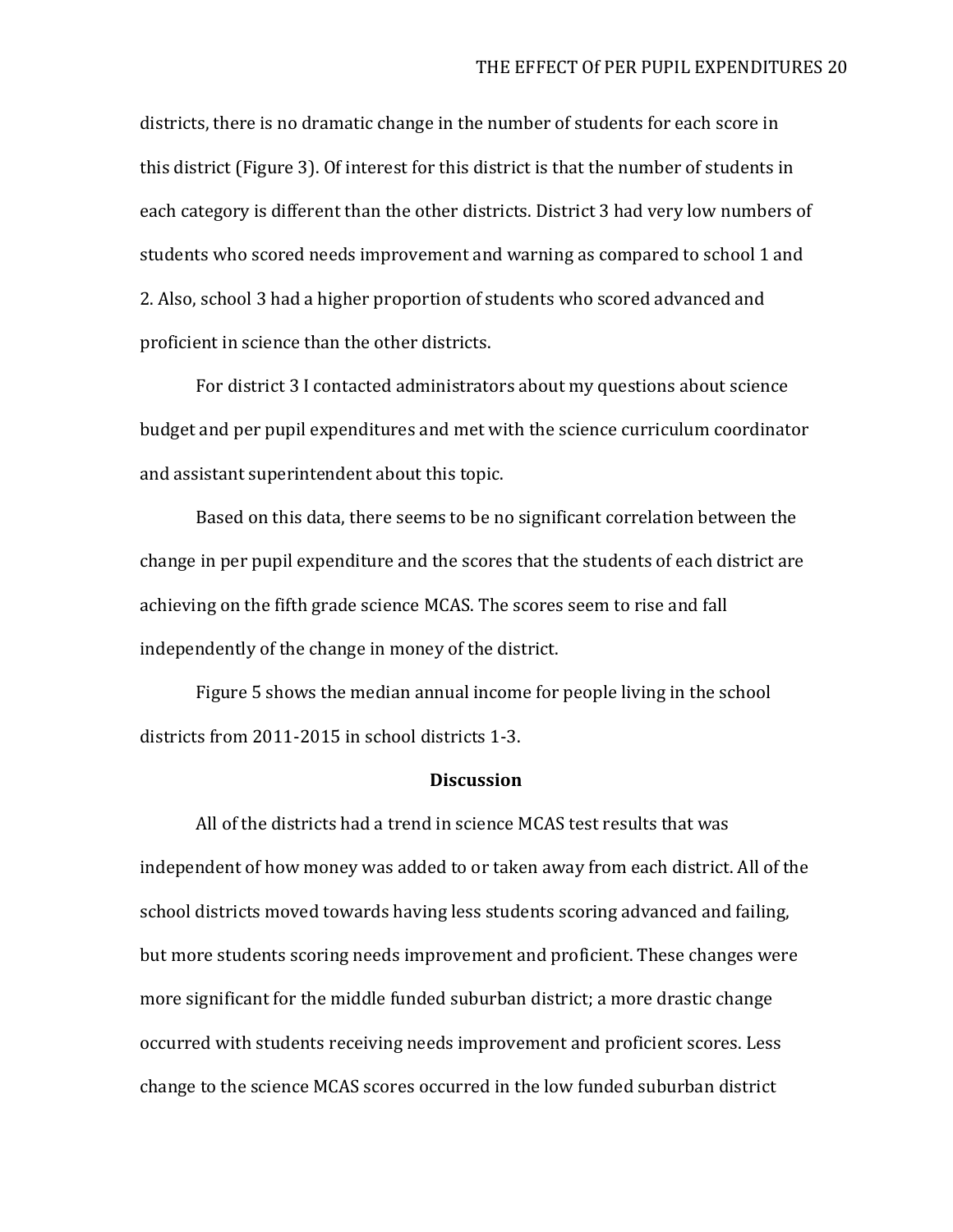throughout years, and the scores in the highly state funded urban district has stayed relatively the same throughout years. Based on this data, there seems to be no significant correlation between the change in per pupil expenditure and the scores that the students of the district are achieving on the fifth grade science MCAS scores.

Based on these results, there must be factors other than per pupil expenditure that contribute toward student achievement on the MCAS. One factor may still be related to the school budget. According to the Department of Elementary and Secondary Education in Massachusetts, the budgetary system dictated by Chapter 70, and the goal of Chapter 70 is, "to ensure that every district has sufficient resources to meet its foundation budget spending level, through an equitable combination of local property taxes and state aid." (DOE - The Massachusetts Foundation Budget 2016). This budgetary system evaluates how many students are served in each district and determines what baseline budget the school district needs to be at to run. After this foundation budget number is calculated, the state makes the foundation budgets available for all districts. The premise is that these budgets should be used in local funding meetings to determine the local budget for districts each fiscal year. The state suggests that the foundation budget should help to determine the taxes of the city or town to support each school district. After the local taxes are determined by the local governments and the difference between the local tax allocations for schools and the foundation budget determined by the state, Chapter 70 funding is given to each district.

Each district operates on this budget system in Massachusetts. The problem that sometimes occurs is that what the local taxes allocate to a district and what the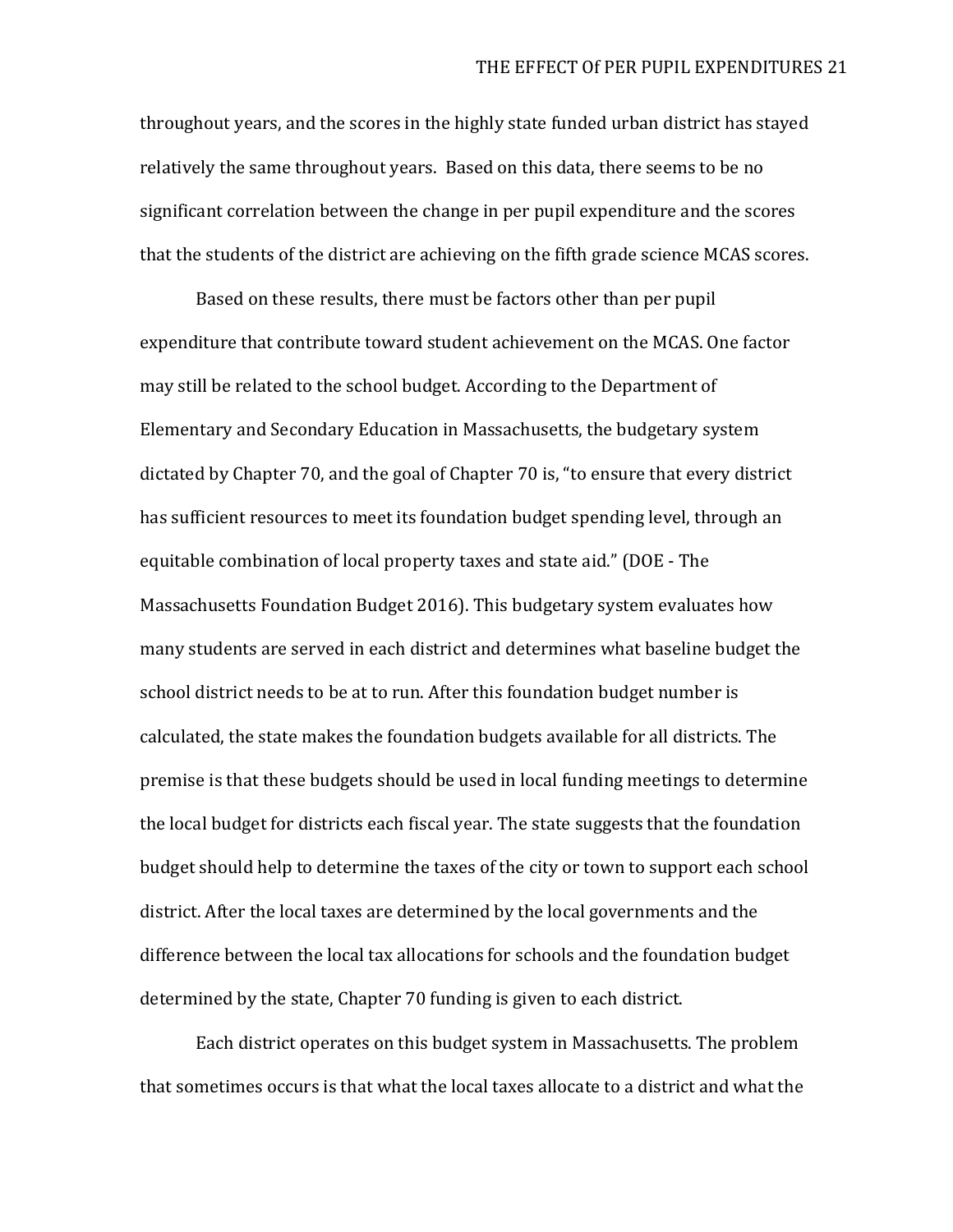state wants to give in aid to the district is different. The state sometimes determines that a city or town should be able to give more money in taxes to schools based on the average income and property value within the city or town than the local government wants to give (Schuster, 2011). When this happens, the state gives the aid to the school district based on what number it feels the local government should be allocating to the district in taxes. Because of this, there is sometimes a gap in funding between what the state feels the town can contribute and what it actually does (Schuster 2011). When this occurs districts operate with a lower budget than they could be because they are not supported by their local taxes.

Based on what I have observed both analyzing test scores and budget information and talking to administrators, every school seems to operate at or very close to the foundation budget that they originally receive from the state even though they do not always receive the local aid that the state mandates that they can contribute. The administrators that I spoke with stated that their districts operate at or around the original foundation budget given out by the state of Massachusetts because of the donations of individual families and district staff. The actual budgets of these districts were then very difficult to keep track of because these donations are not factored into the district budgets and therefore the per pupil expenditures for these districts. Based on my conversations with administrators in these districts, they could not give me a specific dollar amount that the district spent on science. The shocking thing that I found through this research was how little these districts know about what they spend on science, as they spend the remainder of their budget on science after more heavily tested subjects, like English language arts and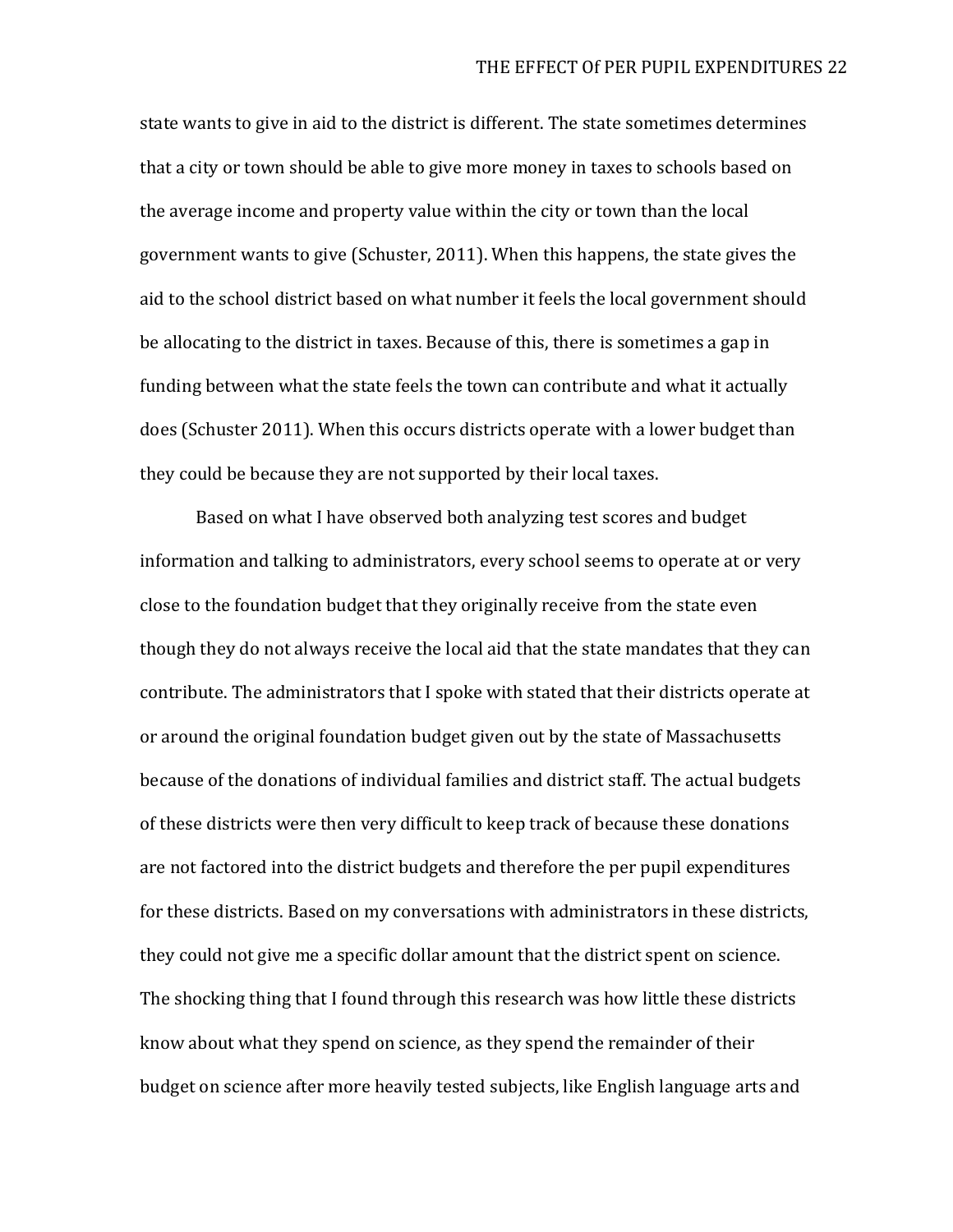math, have been accounted for. Even though some schools do not get what is determined as 'enough' money from the state, they are still surviving based on their test scores.

However, where they are getting money from is the difference. The urban school district seems to have a lot of money, but their money does not come from the same places as the suburban schools; they are largely supplemented by state and federal grants that cater to low-income urban areas. In 2015 District 1 received 10 million more dollars in grants compared to the other two districts (DESE - State and Federal Entitlement And Allocation Grants by District) Suburban schools tend to have more financial support for schools from families and taxes, having a higher tax base in suburban areas . However, the suburban area with a low budget and low tax base has equally high test scores despite their low per pupil expenditure.

I believe that district 3 is getting the money from a different place as well, they are not receiving money from the state or grant money from the state or federal government. I believe that the money and resources are provided for this district directly by the teachers and parents that work and live in this district. This money is not documented or formally given to the school so it does not show in the per pupil expenditure data. Instead of the school providing necessary supplies and tools for learning, in district 3 the students enter the school with these necessities, having paid for them themselves. In this low budget suburban district all of the test results had same trend regardless if money was lost or gained in the official budget. This district didn't get as much money from state for several years (Figure 1), and I expected test scores to drop, but they didn't change much (Figure 3).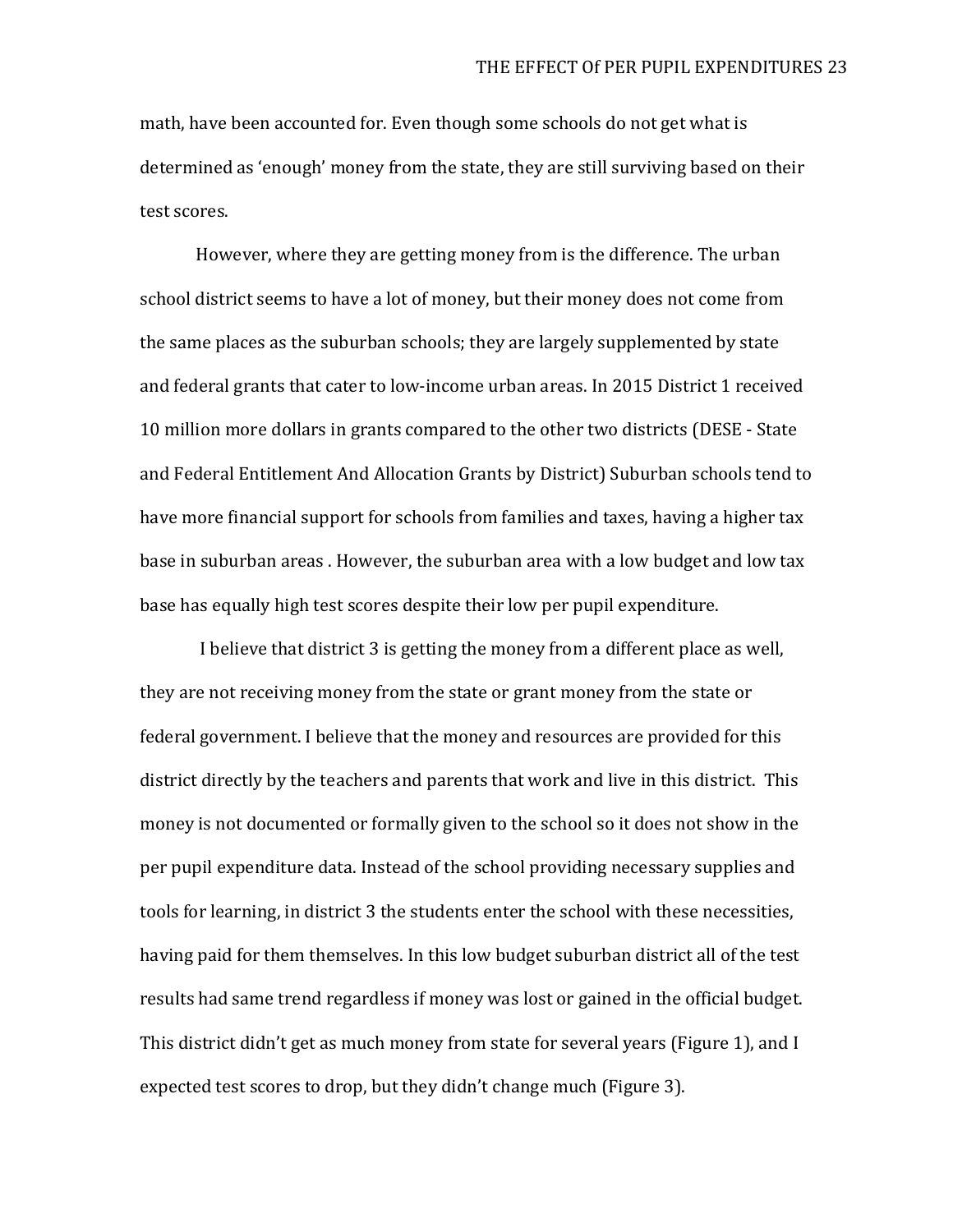From speaking to administrators in District 3, I was told that the materials to instruct science have not been up to date until this year, school year 2016-17. Yet, students have still been performing on par on the science MCAS with other suburban districts who have higher per pupil expenditures. Some teachers are passionate about teaching science and bring in other resources to their classrooms. Also, parents are the backbone of this district and are needed to help bring the district along even though they have had no resources. In this district, to make up for their lack of resources and money, the education of the students is a community effort, including families, administration, teachers, and students. The support that the whole community gives to education, aside from local and state budget needs, that is equally as important as money when determining how successful a district's test scores will be. The effort the community gives toward education is the difference: when the intrinsic value of education in homes is high, the state test results will also be high.

There are achievement gaps in our country between students who come from urban versus suburban communities. One of the ways that the country has tried to combat these achievement gaps is by giving additional money to urban communities that underperform. However, doing so often overlooks the family lives urban students are coming from when they come to schools to learn (Barton, 2015). These grant programs do not take into account the culture that these urban students grow up in; a culture that sometimes does not have the opportunity to provide additional educational resources or that has parents sometimes do not have the background or education themselves to understand or know how to extend their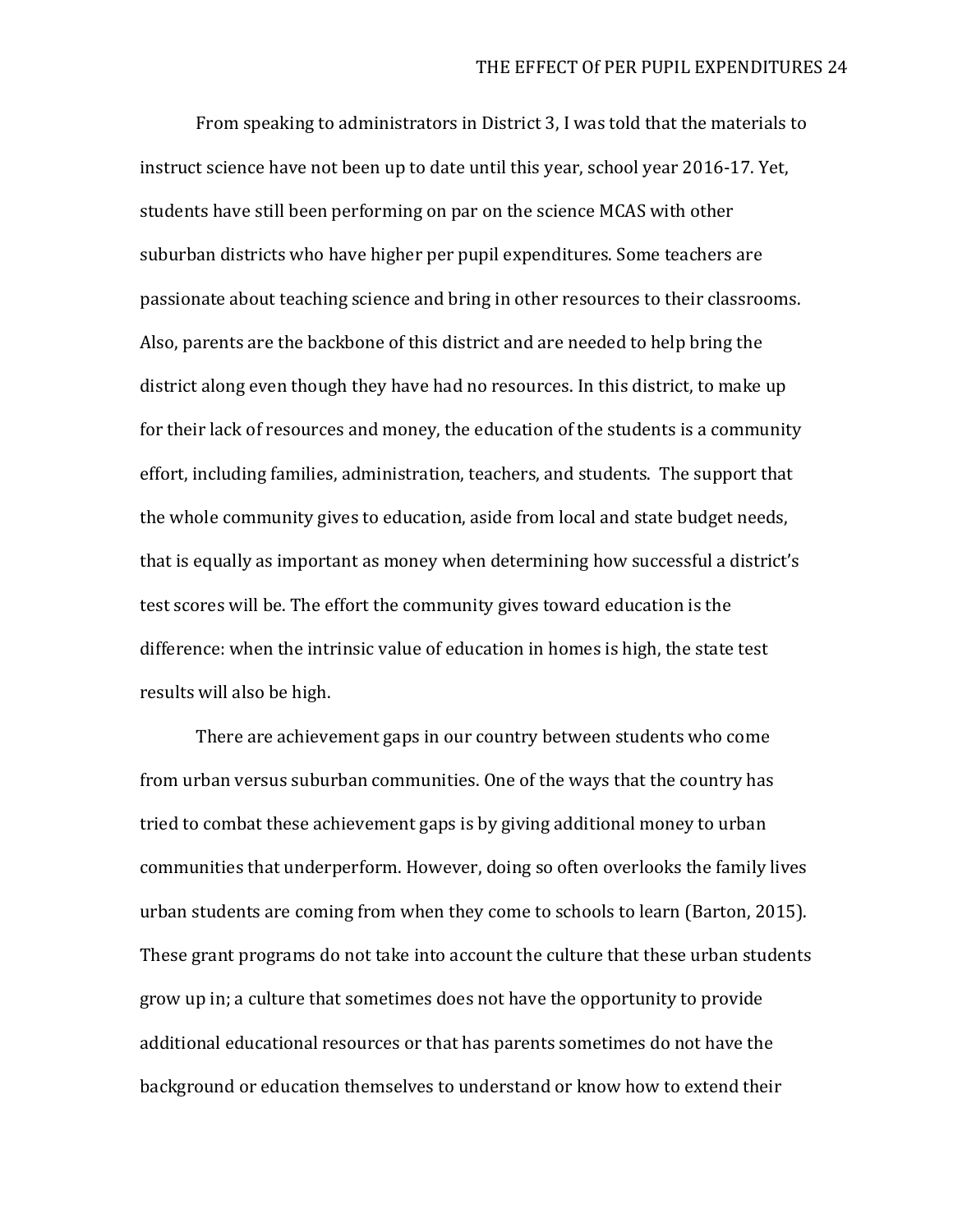children's learning at school into the home. Instead of adding more money to a system that is not achieving as well as its suburban counterpart, urban schools should consider funding programs to increase the knowledge of educational opportunity in urban communities. Classrooms that are more connected and have better communication with the community show students that are more invested in their education and have a more positive attitude and behavior in school (Love, 2016). The responsibility to connect classrooms with the community lies with both the teachers and community members to communicate more effectively to support their students. Even if these parents are not English speakers it is essential for the parents and teachers to find a way to connect with one another, using technology or translators to support their students'. Better community communication can help create a school culture that puts an emphasis on improving oneself through education. The difference between most highly functioning suburban communities, even when they are low funded, and highly funded urban communities is that the suburban schools often have a high level of community involvement.

In communities where there is a an achievement gap in science specifically, there is a direct correlation between how much opportunity a student is given to be taught by a qualified science teacher (a teacher with a degree in a science field) and student science test scores (Zhang, 2013). The students with qualified science teachers scored better on science tests than those students without highly qualified teachers. As well as improving community involvement to improve students test scores, the schools need to improve its access to science knowledge by hiring more highly qualified science teachers. This can also help students become more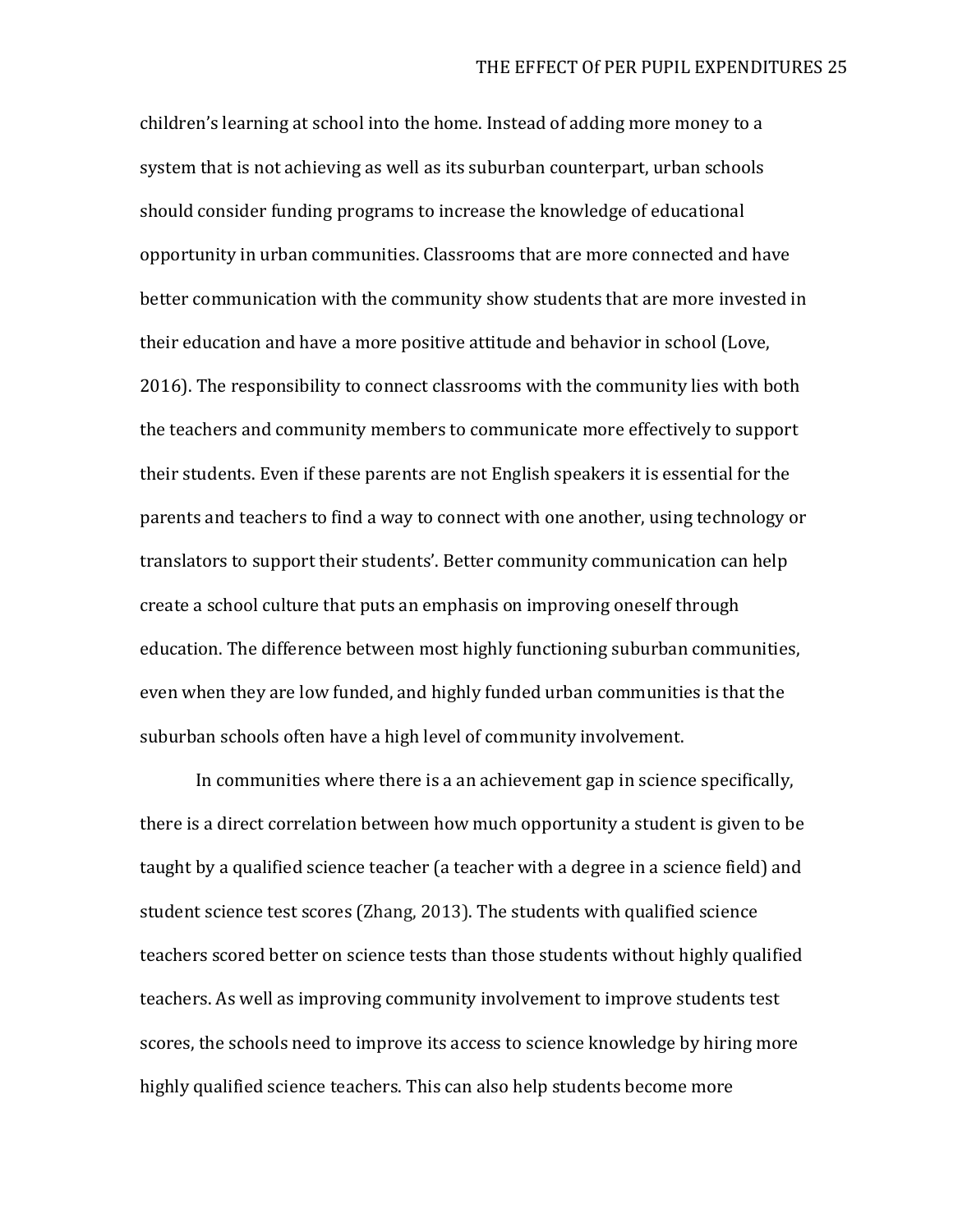interested in and value science, which can also improve test scores. If you have a culture where science is valued then test scores may be better than schools and districts where science is not valued.

#### **Conclusion**

In conclusion, there is not a significant correlation between the amount of money that a district spends per pupil and on there science budgets and their fifth grade science MCAS scores. The money that is spent on education evens out across districts to be around where the state thinks the foundation budget for each district should be when factoring in state aid, local taxes, federal and state grants, and money given directly from the community. School systems that receive less money from the state can still have good standardized test scores because the community has an immeasurable support for education that is lacking in some urban communities. This leads to a school and community culture that provides more opportunities for students to improve their education, including science. Districts such as these continue to have high science test scores even with low per pupil expenditures.

A positive school culture toward science can serve as a model for other school systems that are not doing as well on science standardized tests. Instead of only adding money to districts who are not doing well, the money should be invested in specific programs that bring positive experiences with science education to the community. In those struggling districts, they can increase the community's emphasis on science education by bringing science activities and programs to the community to show the benefits of science education. Engineering and science after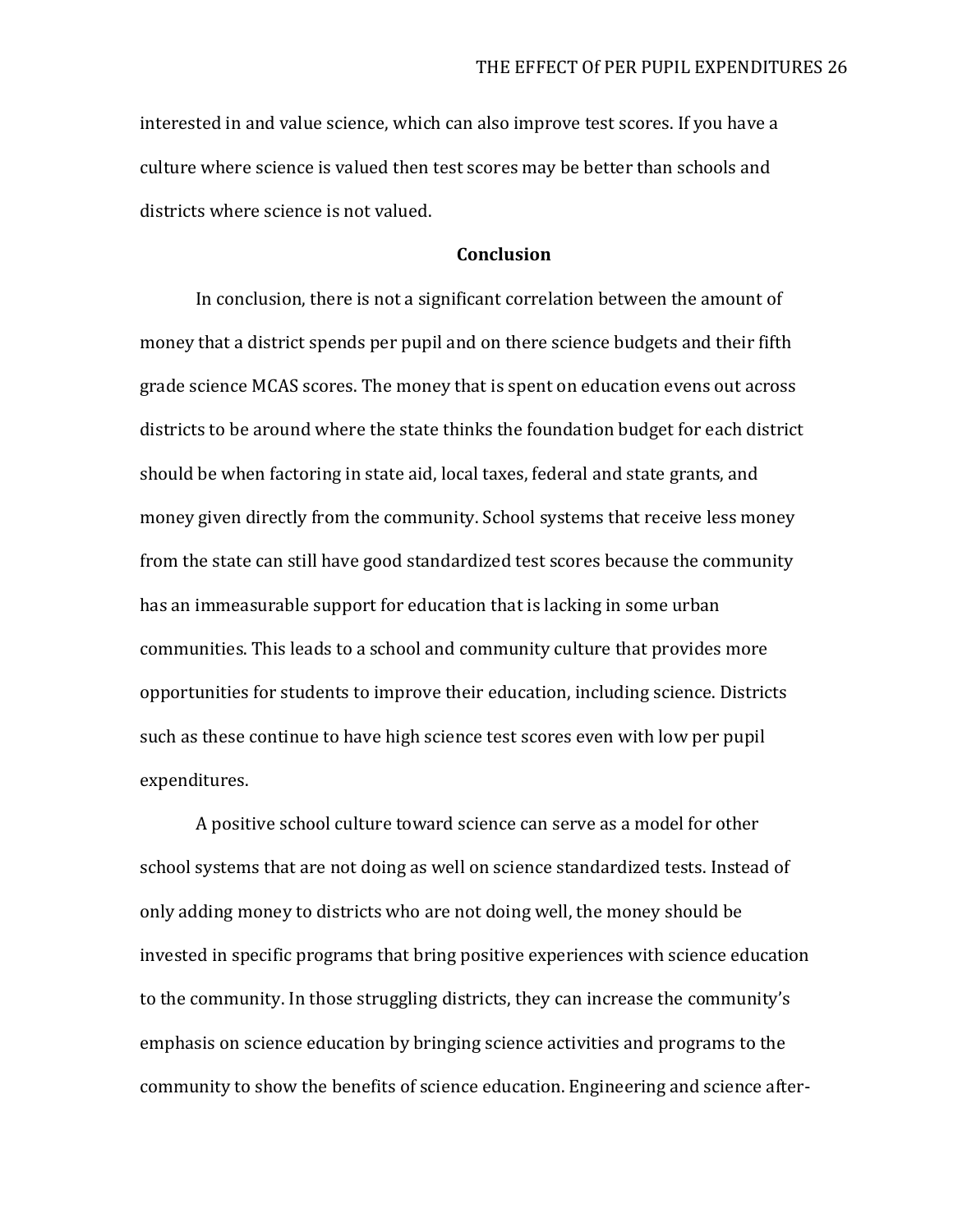school and parent involvement programs can be developed in these communities to increase the idea that science education is important.

I think that further research can be done on how the money is used in districts can effect student MCAS scores. There needs to be more information collected about science budgets specifically that shows how the students are supported in their science education. I think that if the districts traditional science curriculum cannot effectively support and improve science test scores, then there need to be programs created to supplement this science education. Research also needs to be done to find out what is the factor that causes some places to naturally develop an active school culture that emphasizes students' growth through education, specifically science education, and those districts that lack a strong school culture.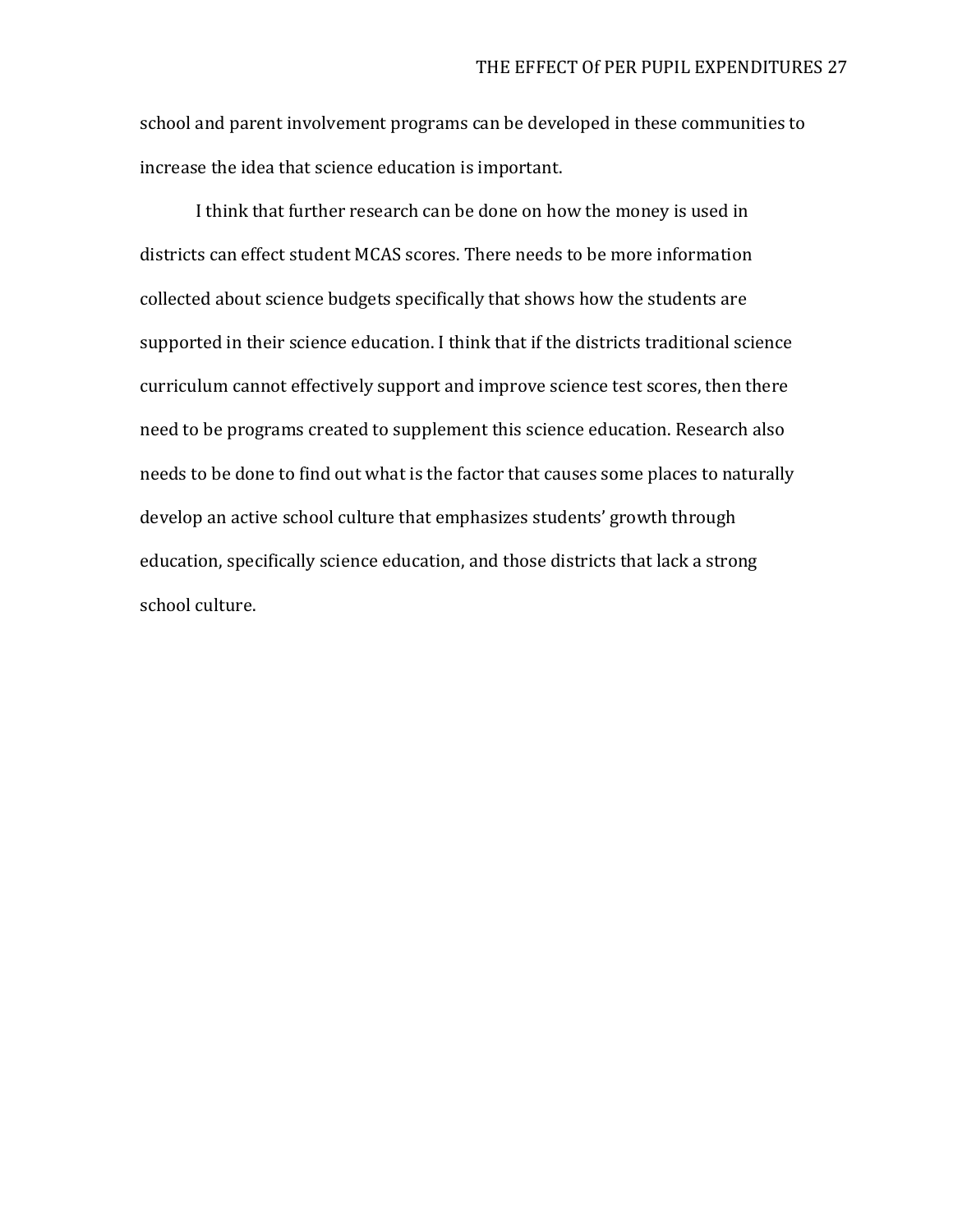#### **References**

- Background On Next-Gen MCAS. (2016, March 4). Retrieved January 23, 2017, from http://www.doe.mass.edu/mcas/nextgen/history.html
- Barton, J. (2015). AN INVESTIGATION OF THE RELATIONSHIP BETWEEN SCHOOL SIZE, SOCIO-ECONOMIC STATUS, EXPENDITURE-PER-STUDENT, MOBILITY RATE, AND PERCENTAGE OF NON-WHITE SECONDARY STUDENTS TAKING STATE SCIENCE EXAMS (Doctoral dissertation, Texas A&M University).
- Burtless, G. T. (1996). Does money matter?: The effect of school resources on student achievement and adult success. Washington, D.C.: Brookings Institution Press.
- Check,J., & Schutt, R. K. (2012). Research methods in education. Thousand Oaks, CA: Sage Publications.

Creswell,J. (1994). Research Design Instructor's Resource: Qualitative, Quantitative, and Mixed Methods Approaches. Sage Publications.Hanushek,

Hanushek E. A., & Lindseth, A. A. (2009). Schoolhouses, courthouses, and

statehouses: Solving the funding-achievement puzzle in America's public

schools. Princeton: Princeton University Press.

Love, D. (2016). A Change in School Culture Boosts Student Achievement. Pricipal, (November/December), 56-57.

Massachusetts Comprehensive Assessment System. (2013, May 1). http://www.doe.mass.edu/mcas/tdd/pld/

Paulina Alcocer, NEA Education Policy and Practice Intern. (2015). History of